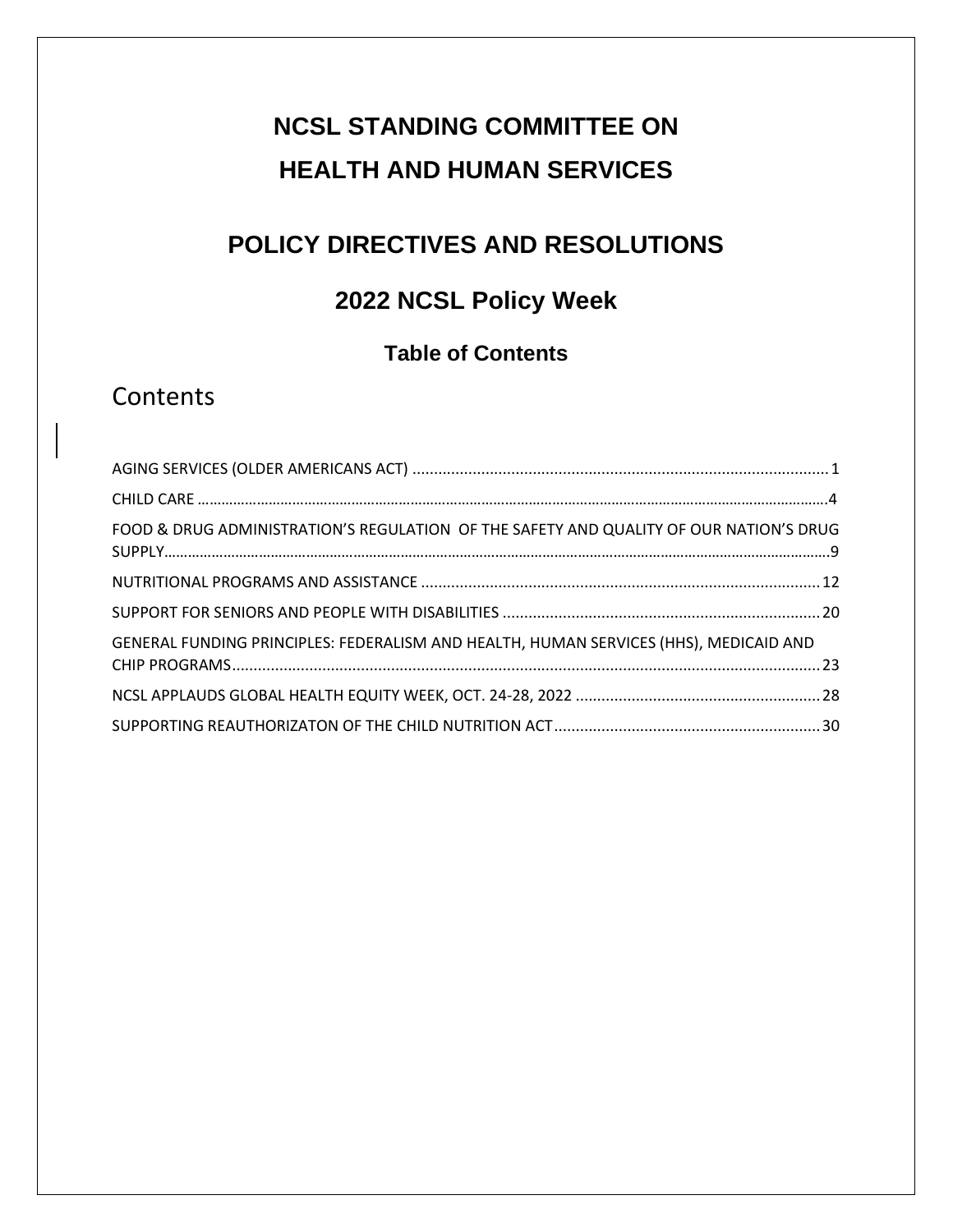# <span id="page-1-0"></span>2 **POLICY: AGING SERVICES (OLDER AMERICANS ACT)**

# 3 **TYPE: DIRECTIVE**

| 4              | The Administration on Aging and the programs authorized and funded by the Older        |
|----------------|----------------------------------------------------------------------------------------|
| 5              | Americans Act are extremely important to the states, their senior citizens, and their  |
| 6              | families. The National Conference of State Legislatures (NCSL) strongly supports the   |
| $\overline{7}$ | Older Americans Act programs and believes that the services funded through this act.   |
| 8              | should be both cost effective and responsive to the special needs of the elderly. NCSL |
| 9              | appreciates the support of Congress and the Administration for the Older Americans Act |
| 10             | (OAA) and the National Family Caregiver Support Program.                               |
| 11             | Recognizing the challenges our country faces in providing services for the increasing  |
| 12             | number of elderly citizens, NCSL urges Congress to:                                    |
| 13             | continue its support for the programs of the OAA by appropriating appropriate          |
| 14             | sufficient funding for themto meet the growing demands for the OAA programs.,          |
| 15             | especially the National Family Caregiver Support Program-;                             |
| 16             |                                                                                        |
| 17             | -provide states NCSL supports the National Family Caregiver Support program,           |
| 18             | which recognizes the need to support both those caring for older individuals and       |
| 19             | older individuals caring for children. States must be given the flexibility to         |
| 20             | establish standards in this program and decide how program funds will be               |
| 21             | $distributed; =$                                                                       |
| 22             |                                                                                        |
| 23             | NCSL supports increased efforts in the reauthorized Act to ensure that Older           |
| 24             | Americans ActOAA programs do-reach low-income, minority and rural elderly              |
| 25             | households;                                                                            |
| 26             | increase effort to and to inform themose eligible about services available to them     |
| 27             | under the Older Americans ActOAA and other state and federal programs.                 |
|                |                                                                                        |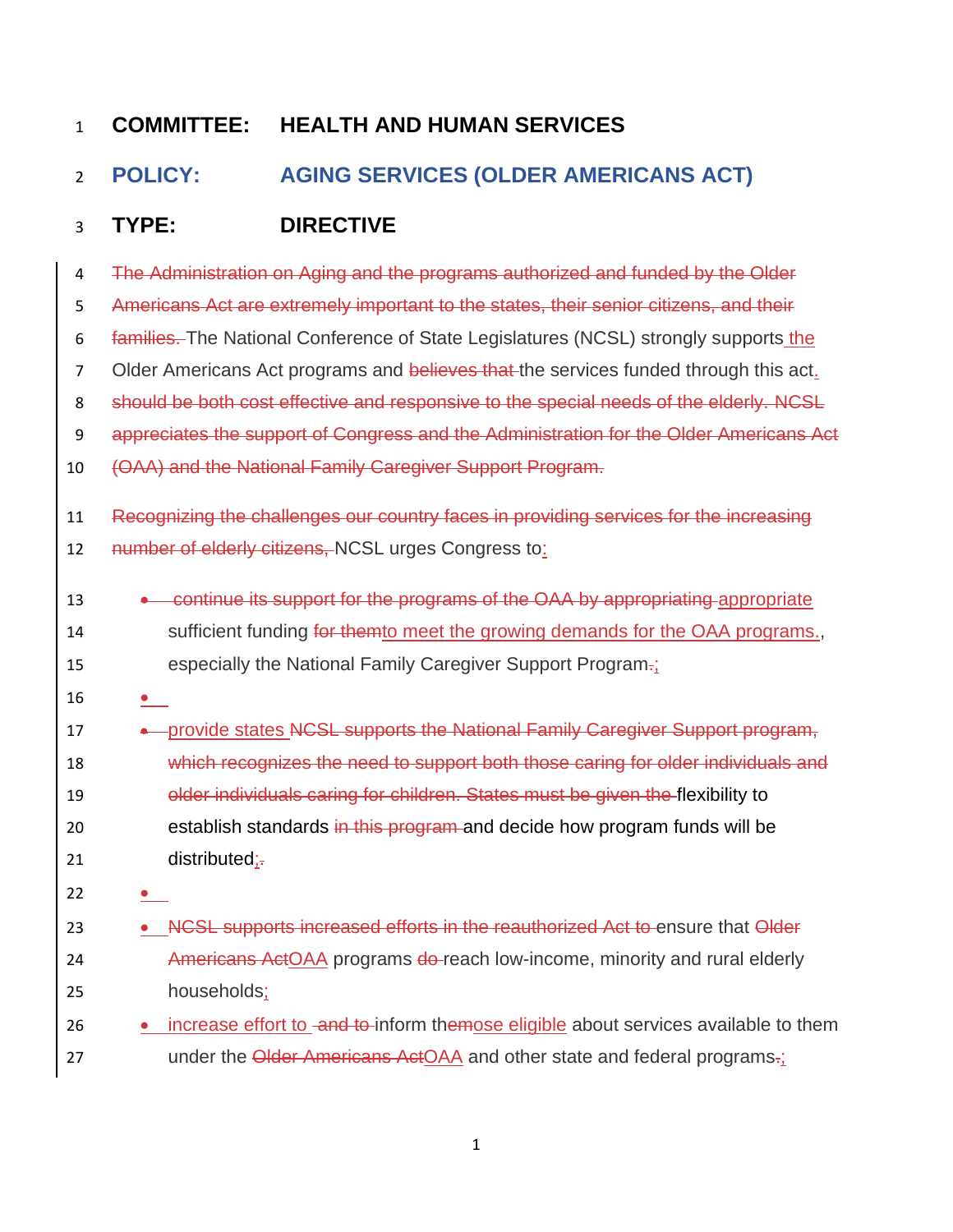28 • Thestrengthen the authority of state government through designated State Units 29 on Aging should be strengthened to ensure that service funds under the Act are 30 used to support independence in older populations and the most vulnerable 31 members of the population-, the very old, the frail, the isolated, and limited 32 English-speaking individuals, with particular attention to low-income minority 33 persons; and.

# 34 • provide Sstates must have the the authority to distribute these funds based on 35 their own criteria.

36 NCSL urges Congress to provide states

37 NCSL believes that states should continue to be afforded considerable fflexibility in the 38 administration of the OAA- and the authority to:

- 39 • **NCSL supports permitting states to transfer funds between the nutrition** 40 program and the social services program according to a state's needs;
- 41 and to transfer funds between congregate and home delivered meals-; and
- 42 States should also continue to be able to determine the type and 43 circumstances under which if Area Agencies on Aging (AAA)'s should can
- 44 directly provide services and to determine which services AAA's can provide.

45 NCSL supports efforts to put additional resources intofor the ombudsman program. In addition, NCSL supports Congressional proposals to fund programs on elder abuse, 47 home care, and programs to provide special assistance to the elderly. Provisions should 48 be developed which strengthen the capacity and expand the resources of State Units on Aging and Area Agencies on Aging. This is critical on a wide range of elder rights issues: quality of long term care, elder abuse, consumer protection, guardianship, age discrimination, and beneficiary rights in entitlement programs. NCSL supports the importance of nutrition education and counseling for seniors, which recognizes the unique needs of the elderly.

54 NCSL believes that participants with incomes below 125 percent federally established 55 level of poverty, should not be subject to cost sharing. Fees collected through this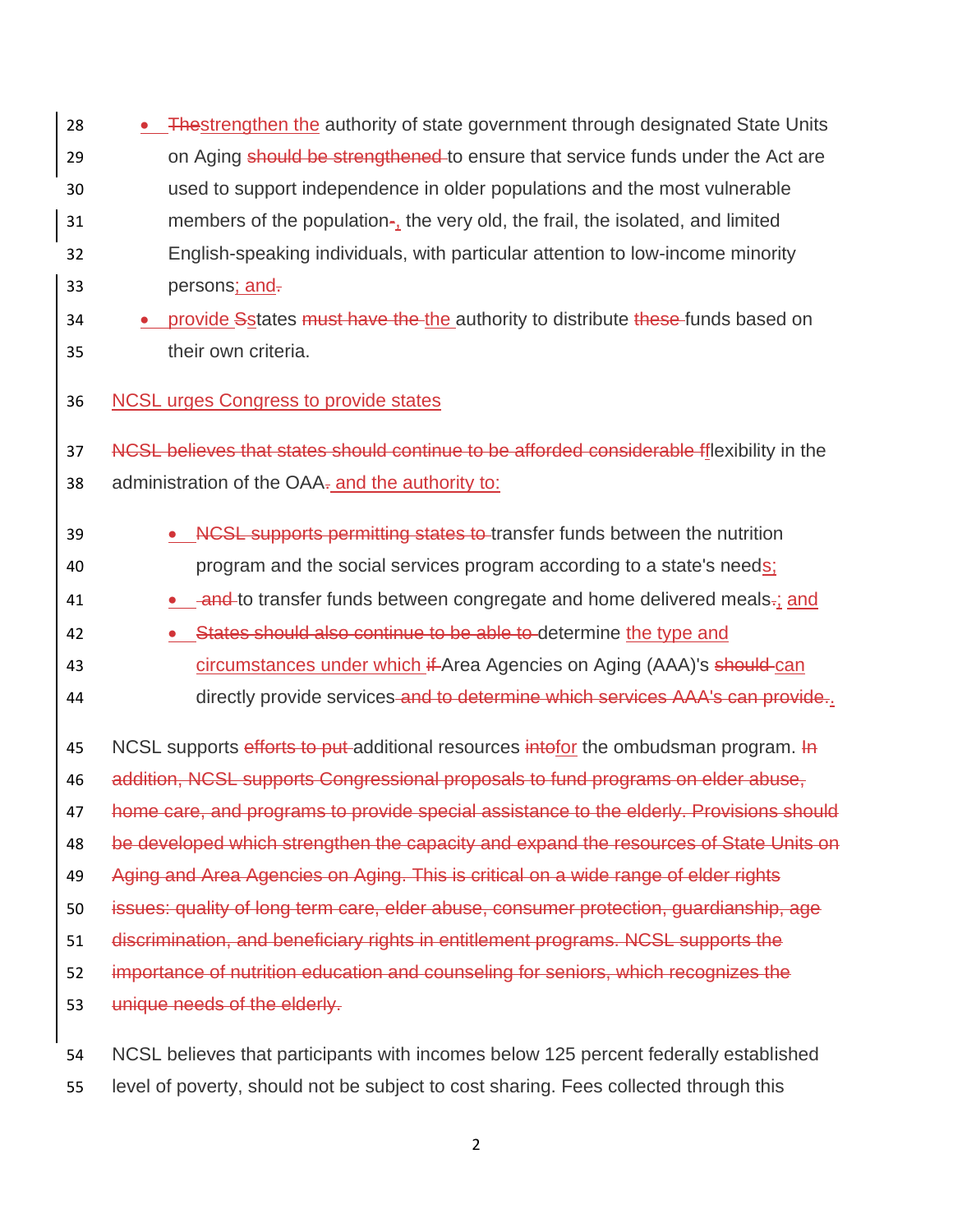|  |  |  |  | 56 mechanism should provide for expanded services and increased availability of services |  |
|--|--|--|--|------------------------------------------------------------------------------------------|--|
|--|--|--|--|------------------------------------------------------------------------------------------|--|

- to those elderly with the greatest economic and social need. This will also enhance the
- coordination and equity between OAA, the Social Services Block Grant, and state-
- financed programs that are often funded on a sliding fee scale.

## **Senior Community Service Employment Program**

- 61 Finally, NCSL continues to ssupports the Senior Community Service Employment
- 62 Program (SCSEP). NCSL calls for increased cooperation between the states and the
- 63 national contractors. NCSL supports Congressional proposals to provide states and
- national contractors more flexibility on administrative costs while keeping these costs to a minimum.
- 
- **Federal Policies on Aging**
- 68 NCSL urges that CongressCongress to:
- (1) preserve the financial integrity of the Social Security system;
- (2) eliminate all forms of age discrimination against older workers;
- (3) provide funds for direct services for the elderly;
- (4) fund the development of integrated, coordinated, community-based continued
- care systems to help prevent the unnecessary institutionalization of the elderly;
- and
- (5) provide additional support for gerontological research, education and training;
- and
- (6) and ensure the flexibility for states to use TANF funds to support programs
- that serve grandparents raising grandchildren.
-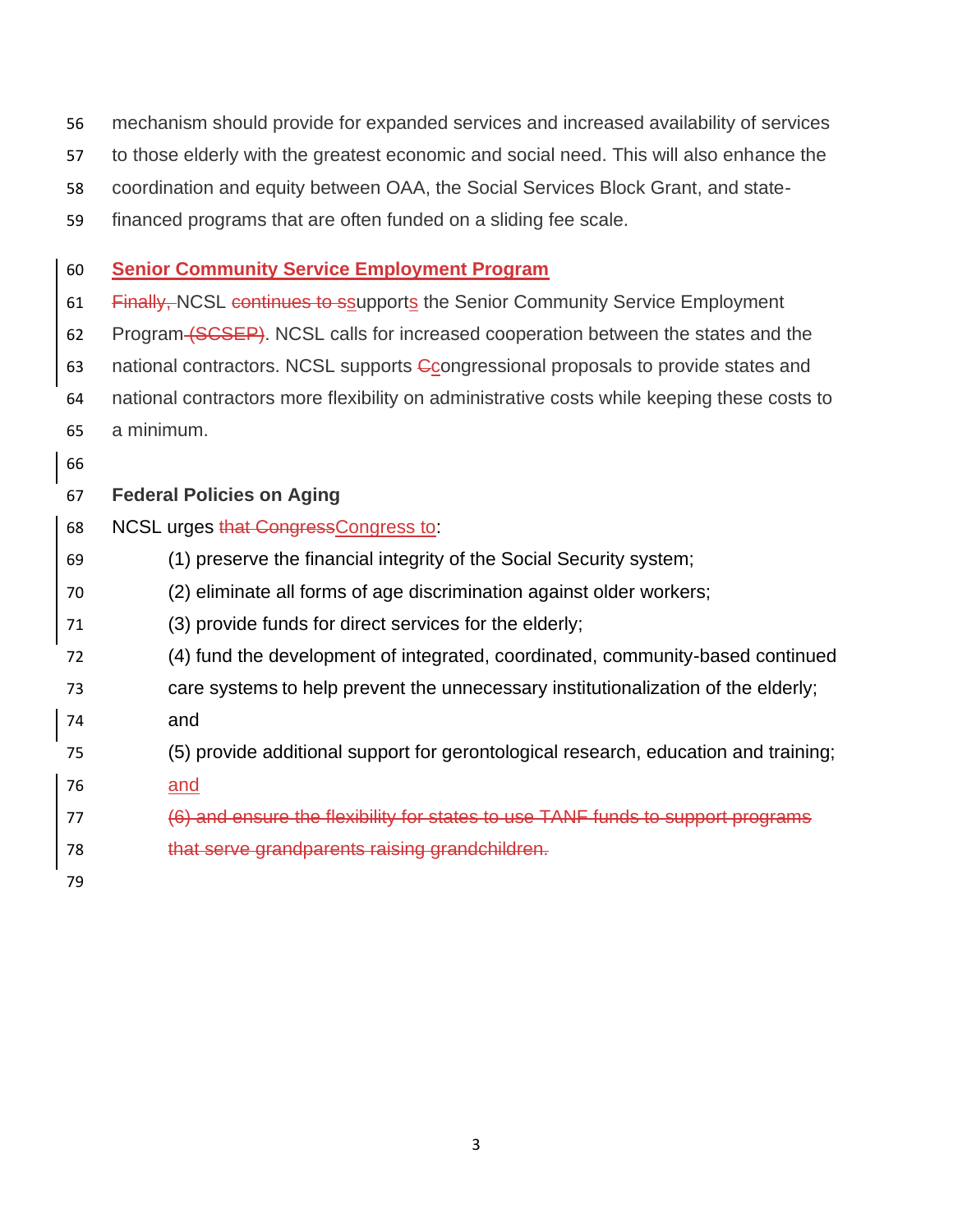# <span id="page-4-0"></span>**POLICY: CHILD CARE**

# **TYPE: DIRECTIVE**

4 NCSL urges Congress to continue its support of state initiatives and creative

5 approaches in to offering high-quality and safe child care. In partnership, the state and

6 federal governments can address the wide spectrum of needs for child care in the

7 community offered in varied delivery settings while ensuring parent choice, quality and affordability.

**Child Care Development Block Grant (CCDBG)**

10 NCSL strongly-supports full funding for the Child Care Development Block Grant Fund

(CCDBG) program, which serves as the main source of federal funding dedicated

primarily to child care subsidies for low-income working families and parents engaged in

13 job training or other educational opportunities.

As child care needs vary in the states, NCSL opposes restrictive CCDF regulations that

restrain state autonomy in directing the use of funds, and proposed changes to the

CCDBG that include additional mandates.

17 In a diversevaried child care marketplace, state legislators are faced with the demands

of directing CCDBG funding where it is most needed to ensure the availability of high-

quality and affordable child care:

| 20 | ٠ | enabling welfare families receiving public assistance recipients on wait lists to |
|----|---|-----------------------------------------------------------------------------------|
| 21 |   | gain employment,                                                                  |
| 22 | ٠ | ensuring that former welfare recipients families on public assistance become      |
| 23 |   | economically stabledo not return to the welfare rolls.                            |
| 24 | ٠ | meeting the special needs of children with disabilities,                          |
| 25 | ٠ | providing care for infants and older children in after-school care, and           |
| 26 | ٠ | ensuring access to care for children of parents who work-off shift and non-       |
| 27 |   | traditional hours traditional and non-traditional hours.                          |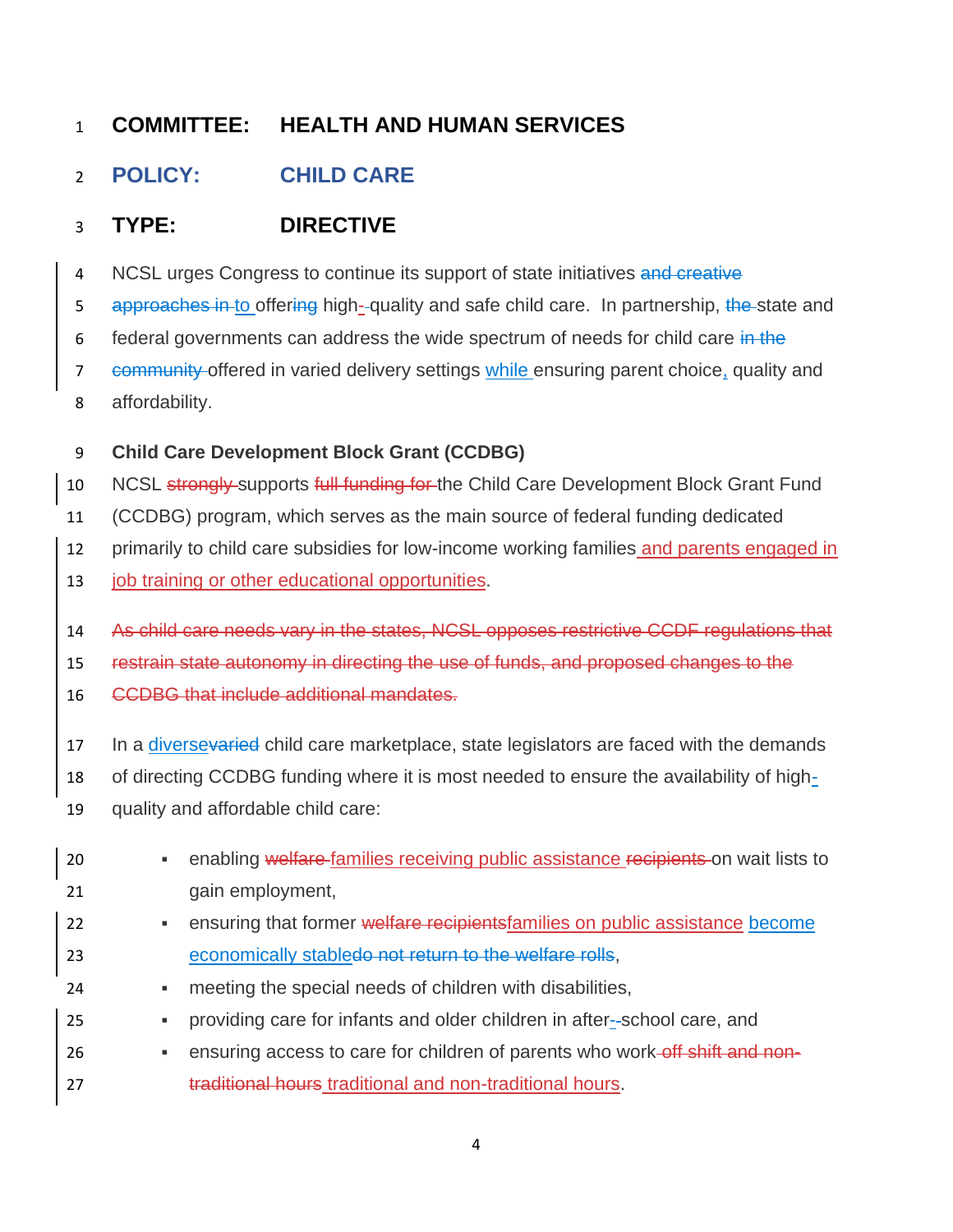| 28 |                                                                                          |
|----|------------------------------------------------------------------------------------------|
| 29 | NCSL urges Congress and the U.S. Department of Health and Human Services (HHS)           |
| 30 | to maintain and support state flexibility whenas they examine and revise the             |
| 31 | CCDBG. In addition, NCSL opposes earmarking CCDBG increases in funding as they           |
| 32 | would reduce state flexibility, which is crucial to state innovation. The portion of     |
| 33 | unobligated CCDBG funds should remain consistent with congressional intent and leave     |
| 34 | the use of those funds to the discretion of the state for their CCDBG programs. NCSL     |
| 35 | urges the federal government to not withhold funding from states that choose to operate  |
| 36 | their programs under stricter standards than the federal standards.                      |
| 37 | NCSL supports the following program flexibility options for states:                      |
| 38 | Ooffering differential payment rates for providers of higher quality services or<br>٠    |
| 39 | who serve children with special needs;                                                   |
| 40 | Ppermitting states discretion to govern the establishment of rules on the<br>٠           |
| 41 | registration of unlicensed providers;                                                    |
| 42 | Aallowing parental choice of providers within a state regulatory framework;<br>٠         |
| 43 | Ppermitting the inclusion of quality supply and system building activities as<br>٠       |
| 44 | acceptable expenditures in addition to reimbursement;                                    |
| 45 | Poermitting states to make child care services accessible to all individuals'<br>٠       |
| 46 | subject to welfare-to-work programs work requirements with federal funding               |
| 47 | support; and                                                                             |
| 48 | <b>Poroviding states the option to extend the age of eligible children beyond age</b>    |
| 49 | 13, especially children with special needs, to give states more flexibility to use       |
| 50 | these funds for out of school time care for older adolescents.                           |
| 51 | allowing states to use TANF funds to support programs that serve<br>٠                    |
| 52 | grandparents raising grandchildren.                                                      |
| 53 | <b>Funding</b>                                                                           |
| 54 | NCSL urges Congress to continue its commitment to support the CCDBG program at           |
| 55 | sufficient levels to complement ongoing state efforts to provide high-quality child care |
| 56 | services to welfare recipients and low- and moderate-income working families. Support    |
| 57 | of the CCDBG program also strengthens state efforts to employ welfare beneficiaries      |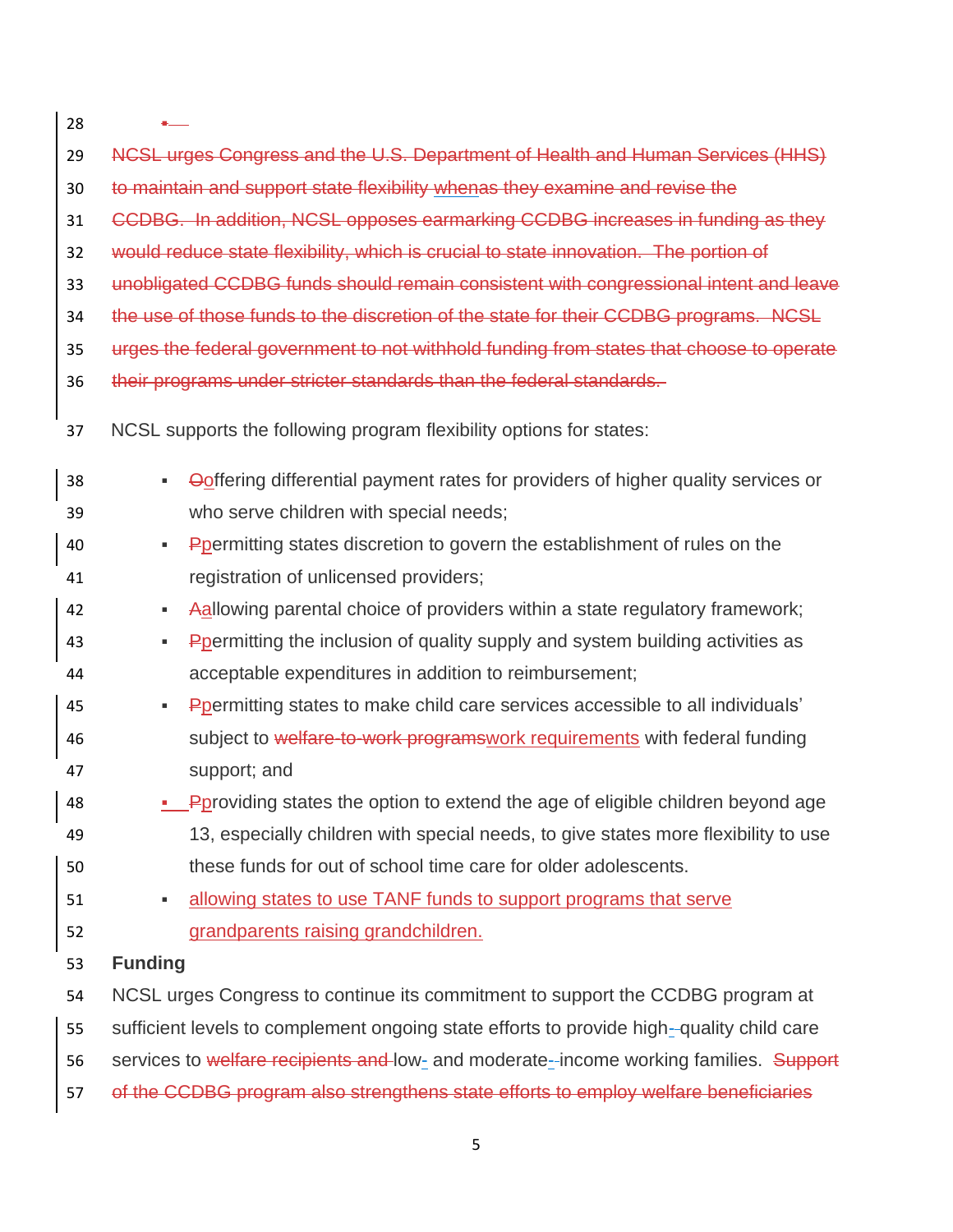under TANF work requirements, which can only be enforced if access to child care is ensured. For these reasons NCSL believes that the preponderance of CCDBG grant funds must remain an entitlement to states.

NCSL opposes earmarking CCDBG increases in funding as they would reduce state

flexibility, which is crucial to state innovation. The portion of unobligated CCDBG funds

should remain consistent with congressional intent and leave the use of those funds to

the discretion of the state for their CCDBG programs. NCSL urges the federal

government to not withhold funding from states that choose to operate their programs

- under stricter standards than the federal standards.
- 

 NCSL supports the portion of the CCDBG that is funded by discretionary dollars and subject to the congressional appropriations process. However, any additional funds for 70 the CCDBG should must be an entitlement to the states.

 Child care is a critical component that enables states to meet increased requirements for work participation, and imposing a state match may serve as a barrier for some states in accessing badly needed child care funds. Maintenance of effort (MOE) requirements also make it difficult for states to take advantage of federal funds when 75 they face difficult decisions about how to fund all human services programs. NCSL supports maintenance of effort flexibility.

 If an administrative cap is imposed, it should be limited to a strict definition of administrative funds. Services such as inspections, licensing, automation, eligibility determination, resource and referral, case management, training, and rate setting are required and critical to the provision of quality services and should be defined as services. NCSL urges the federal government to provide technical assistance to states to improve the coordination and financing of child care programs.

## **TANF and Child Care**

84 NCSL strongly supports child care as an eligible legitimate use of the Federal TANF 85 block grant and state maintenance of effort (MOE) funds. NCSL supports state options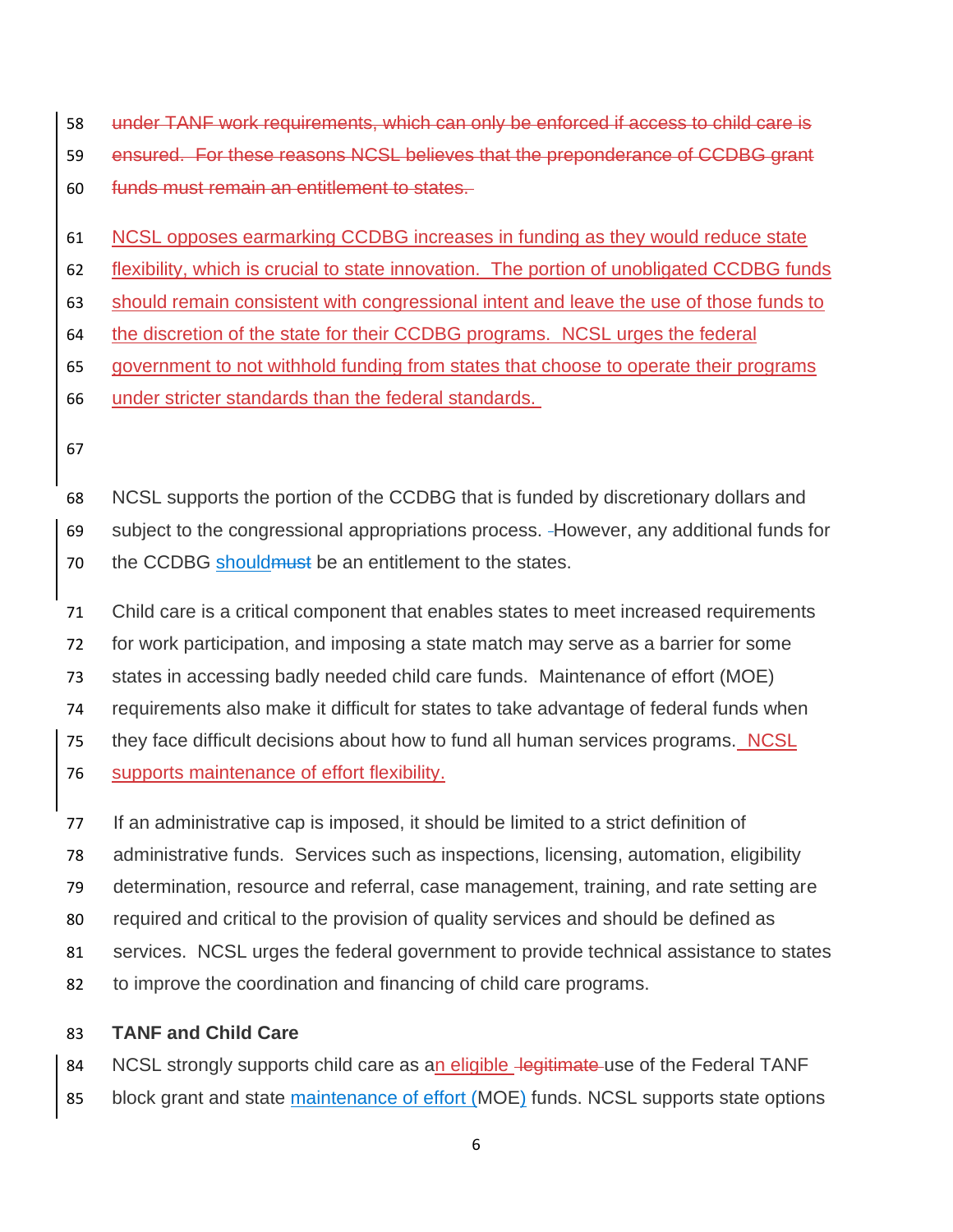- 86 to transfer up to 30% percent of their federal TANF block grant allotments to the
- CCDBG. We urge the administration and the Congress to eliminate the distinction
- between how child care is treated for working families based on funding stream.

89 NCSL appreciates that HHS signaled the importance of child care for working families

by not considering it assistance, thus allowing families to have this vital service without

- 91 having it count against their time-limited assistance. NCSL urges the federal
- government to reconsider the distinction in TANF regulations that counts child care and
- 93 other work supports for the unemployed as assistance. This will be particularly
- important for families who receive Unemployment Insurance benefits.
- 95 NCSL supports these-families having a reliable source of child care support while they
- look for another job rather than offering an incentive for them to return to cash
- 97 assistance. Having this child care support count toward the time limits also raises equity
- issues and confusion since different rules apply to different funding sources.
- Additionally, research suggests that having a consistent child care provider is important 100 to children's early development.

### **Standards**

102 NCSL believes that states supports states should retaining regulatory, licensure, and operational oversight of child care facilities. Any regulatory requirements imposed by the federal government should serve as a floor and not a ceiling, and not restrict state 105 flexibility in determining how child care facilities should function in their jurisdictions. 106 NCSL urges the federal agencies to support state efforts through guidance and technical assistance, particularly in regard to building a child care workforce, provider education, development of models for special needs populations, and the homeless.

### **Taxes and Benefits**

- NCSL supports options through use of federal and state tax incentives that can
- encourage creation of child care programs and help parents better afford child care
- services. NCSL supports: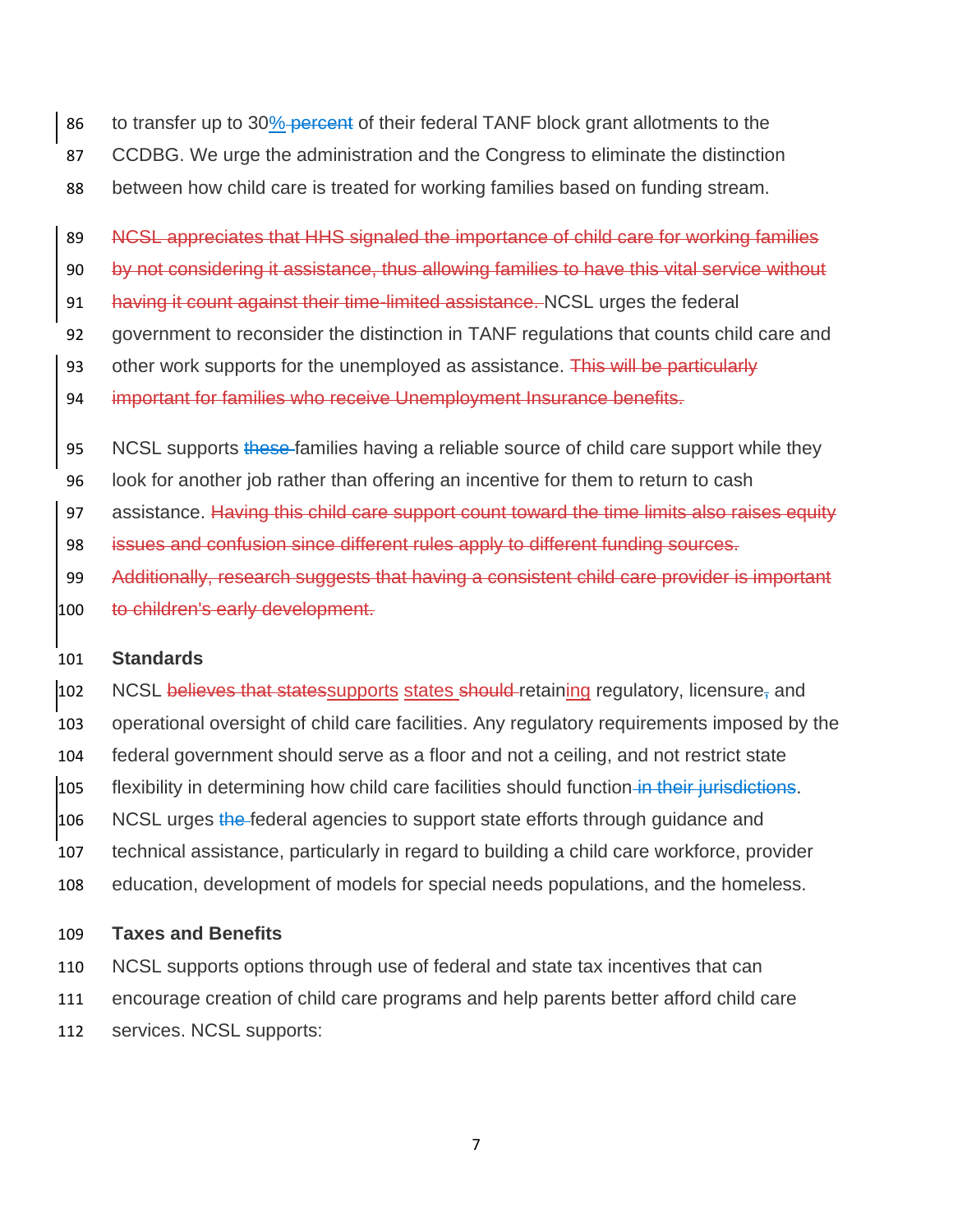- 113 Tax credits for employers that establish, operate, supply and/or support child 114 care programs,
- 115 Public or private incentives for a child's primary caregiver to have the option to 116 stay at home during the child's early developing stages;
- 117 Tax credits for taxpayers with dependents under compulsory school-age;
- 118 Child care benefits as an option in employer-sponsored cafeteria plans, including 119 pre-tax flexible spending accounts;
- 120 Retention of the Dependent Care Tax Credit as it exists under current law; and
- 121 Tax incentives to encourage individuals to establish and/or operate child care 122 programs;
- 123 Options that enable states to create or allow the development of public-x-private 124 partnerships to strengthen the child care system.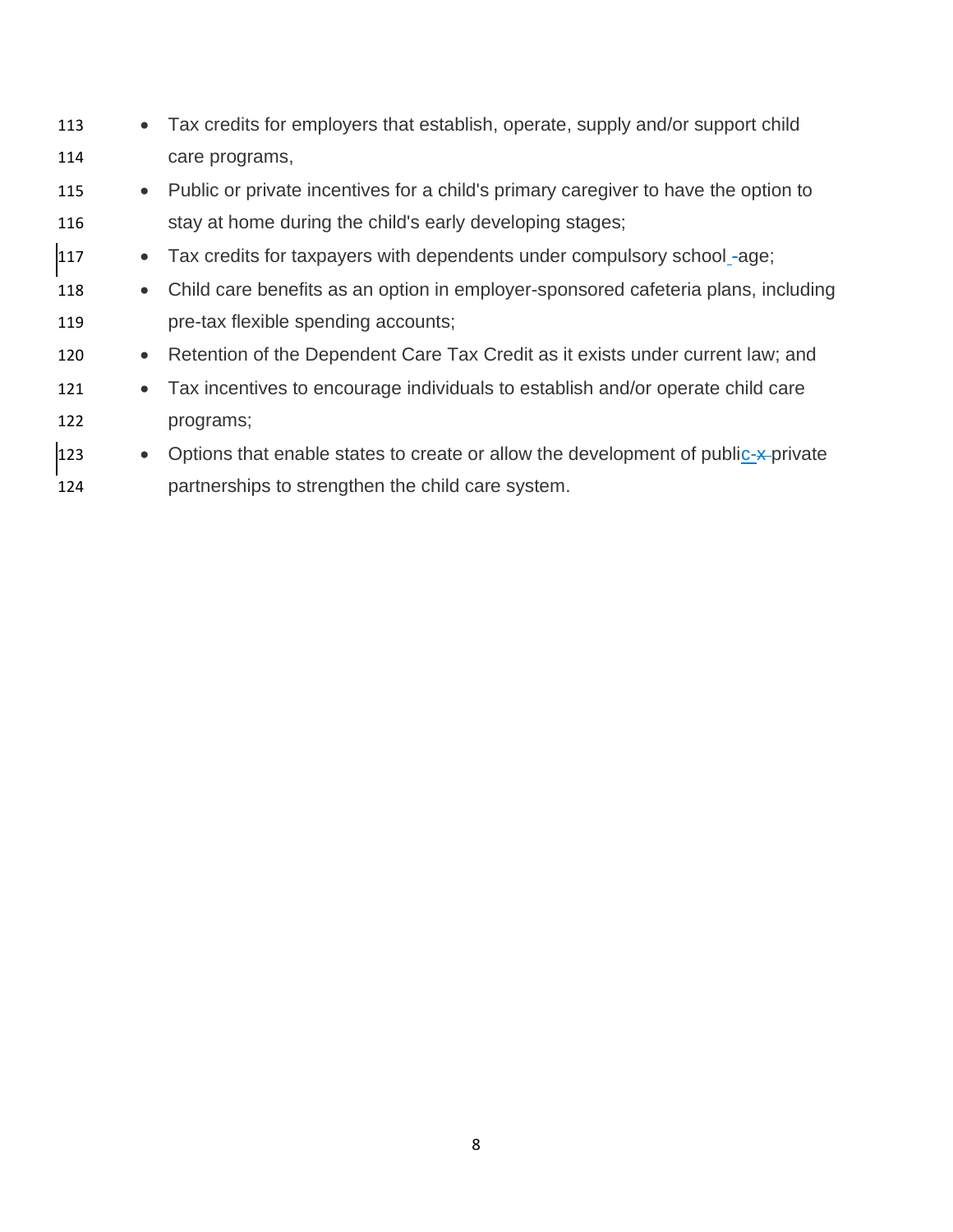<span id="page-9-0"></span> **POLICY: FOOD & DRUG ADMINISTRATION'S REGULATION HEALTH PROGRAMS OF THE SAFETY AND QUALITY OF OUR NATION'S DRUG SUPPLY**

# **TYPE: DIRECTIVE**

- **The Food and Drug Administration Safety and Innovation Act**
- The National Conference of State Legislatures (NCSL) supports efforts to improve the
- 8 safety and quality of our drug supply including the FDA Safety and Innovation Act
- 9 which: actions such as:
- **Enhances the safety of the drug supply chain,** 11 Promoting innovation byrovides incentives to drug manufacturers to develop 12 new effective pharmacotherapies; and **•** Permanently authorizes the Best Pharmaceuticals for Children Act (BPCA) and the Pediatric Research Equity Act (PREA), 15 Takinges initial steps to address drug shortages; and. **•** Provides for expedited development and review of drugs for the treatment of serious or life-threatening conditions. While NCSL supports the adoption of national standards, federal action should not preempt state governments from enacting stricter or stronger measures within their respective jurisdictions. In addition, federal standards should not create an 22 administrative burden on state regulatory agencies. The FDA should prioritize initiatives that ensure the effectiveness and quality of any drugs sold in the United States. **Regulation of Internet Pharmacy** – 26 NCSL supports Congressional actions through the Ryan Haight Online Pharmacy 27 Consumer Protection Act to:to: **Establish disclosure standards for internet pharmacies.**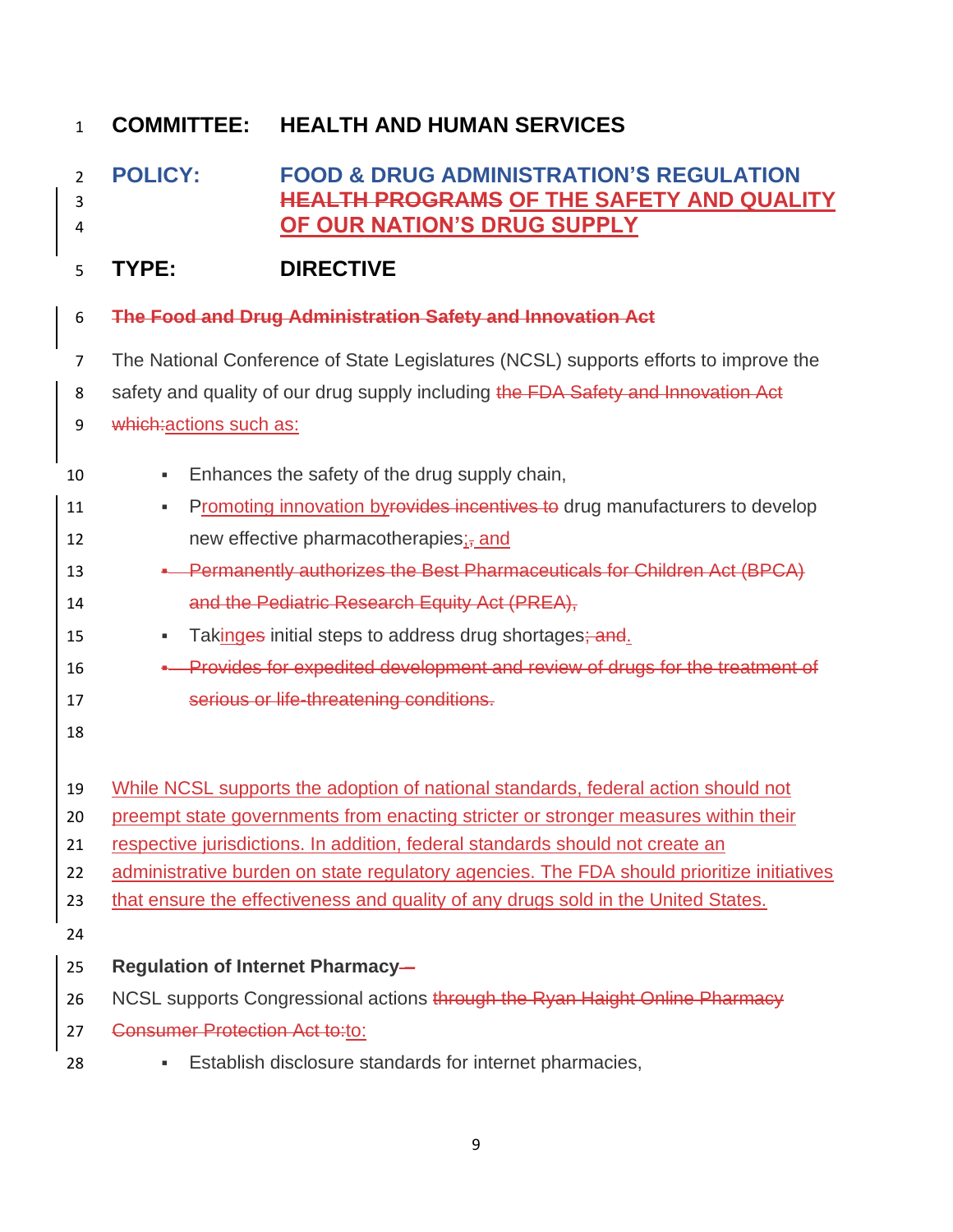- Prohibit dispensing of prescription drugs over the internet to persons who have 30 not been seen by a physician prescribed a drug by a licensed health care prescriber, and 32 • Authorize state attorneys generals to shut down non-complying pharmacy sites by using the federal court system. Unfortunately, NCSL believes the provisions of the Act have not been sufficient to control rogue websites and urges Congress and the AdministrationNCSL urges the
- federal government to increase efforts to prosecute organizations in violation of the law
- **Importing Prescription Drugs** -
- NCSL supports federal efforts to contain costs and expand access to safe and effective
- pharmaceuticals by exploring the feasibility of importing prescription drugs from other
- countries. believes that it should be a national priority to expand access to affordable
- prescription drugs. NCSL supports efforts to explore the feasibility of importing
- prescription drugs from other countries to move toward goal of containing costs and
- improving access to safe, and effective pharmaceuticals.
- 

## **Personal Use Policy** -

- Although FDA guidance has been issued, the current federal policy on drug importation
- 48 is still unclear. ACSL is opposed to the "criminalization" of drug importation and the
- 49 effect it may have on individuals with limited options. The current federal policy on drug
- 50 importation is confusing at best. NCSL urges the FDA to clarify its "personal use" policy
- 51 and how the policy is to be enforced. Ultimately if it is determined that drug importation
- 52 is not the right approach, NCSL urges Congress to make it a priority to explore ways to:
- (1) increase the number of individuals with health insurance, thereby increasing access
- to prescription drug coverage; and (2) increase the affordability of prescription drugs.
- 
- 
- **Regulation of Compounding Pharmacy**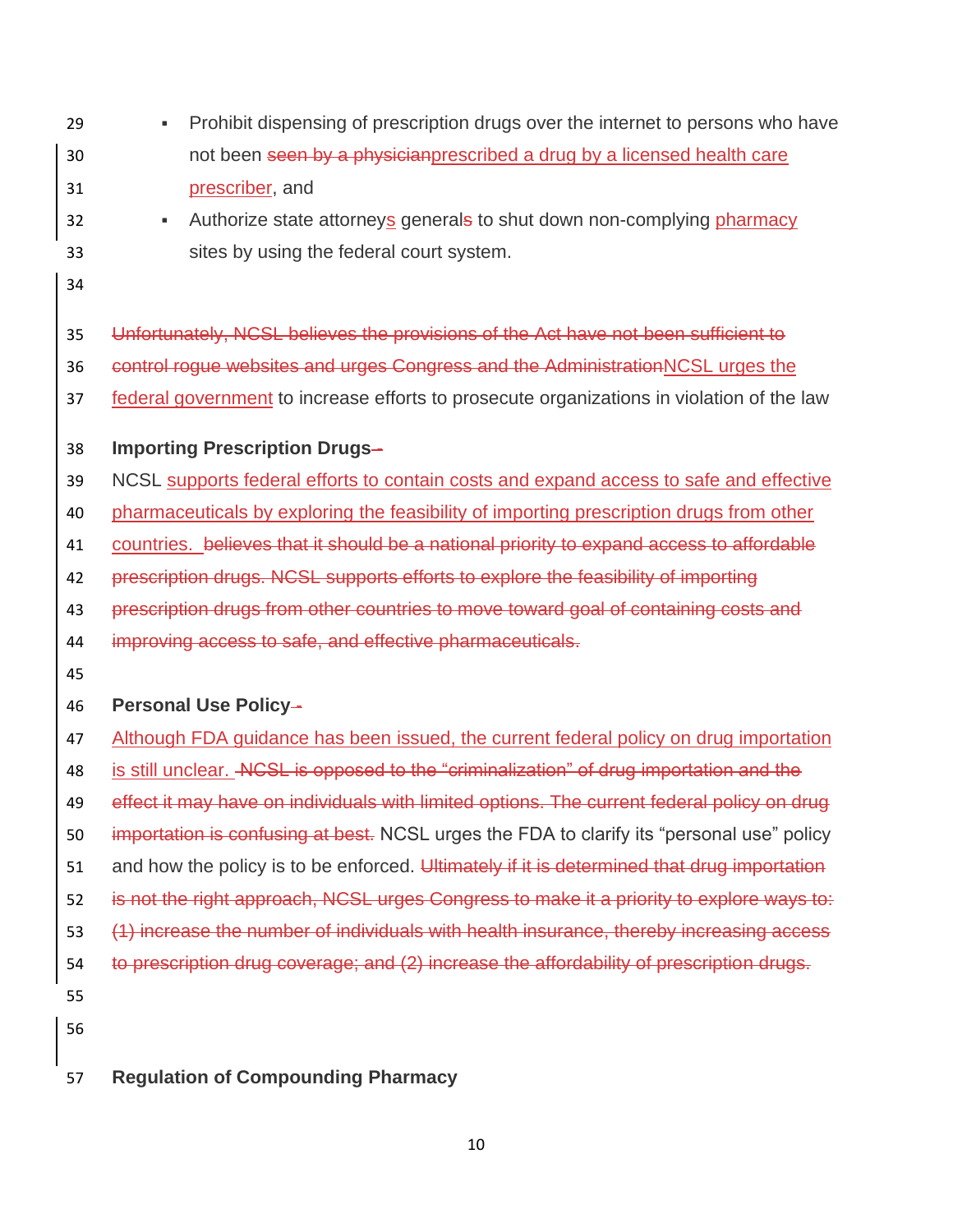NCSL urges the FDA to work closely with state legislators, state public health officials,

- state boards of pharmacy and other important state and local officials, and providers
- and industry representatives to develop procedures and systems that retain state
- regulatory authority where appropriate and that will improve the overall safety of the
- nation's pharmaceutical supply chain, and the regulation of compounding pharmacies.
- 

## **Safety and Quality of the National Drug Supply**

- NCSL believes state drug pedigree laws should not be preempted unless, a national
- standard is adopted that provides at least the same level of protections as the state
- laws. The FDA should assign a high priority to initiatives to both identify quantities and
- ensure the quality of any drugs entering the United States that are then remanufactured
- for retail sale to consumers here. The potential for human error in processing acts of
- terrorism, and the serious consequences of either call for a vigorous and vigilant
- 71 response by the federal government.

## **Access to Affordable Prescription Drugs**

## **State Prescription Drug Monitoring Programs**

- NCSL supports the five-year reauthorization of the National All Schedules Prescription Electronic Reporting Act (NASPER) adopted in the Comprehensive Addiction and Recovery Act (CARA). NCSL is particularly interested in continued discussions to increase the effectiveness and interoperability of State Prescription Drug Monitoring
- Programs (PDMPs) and looks forward to working with federal partners to expand and
- improve the programs.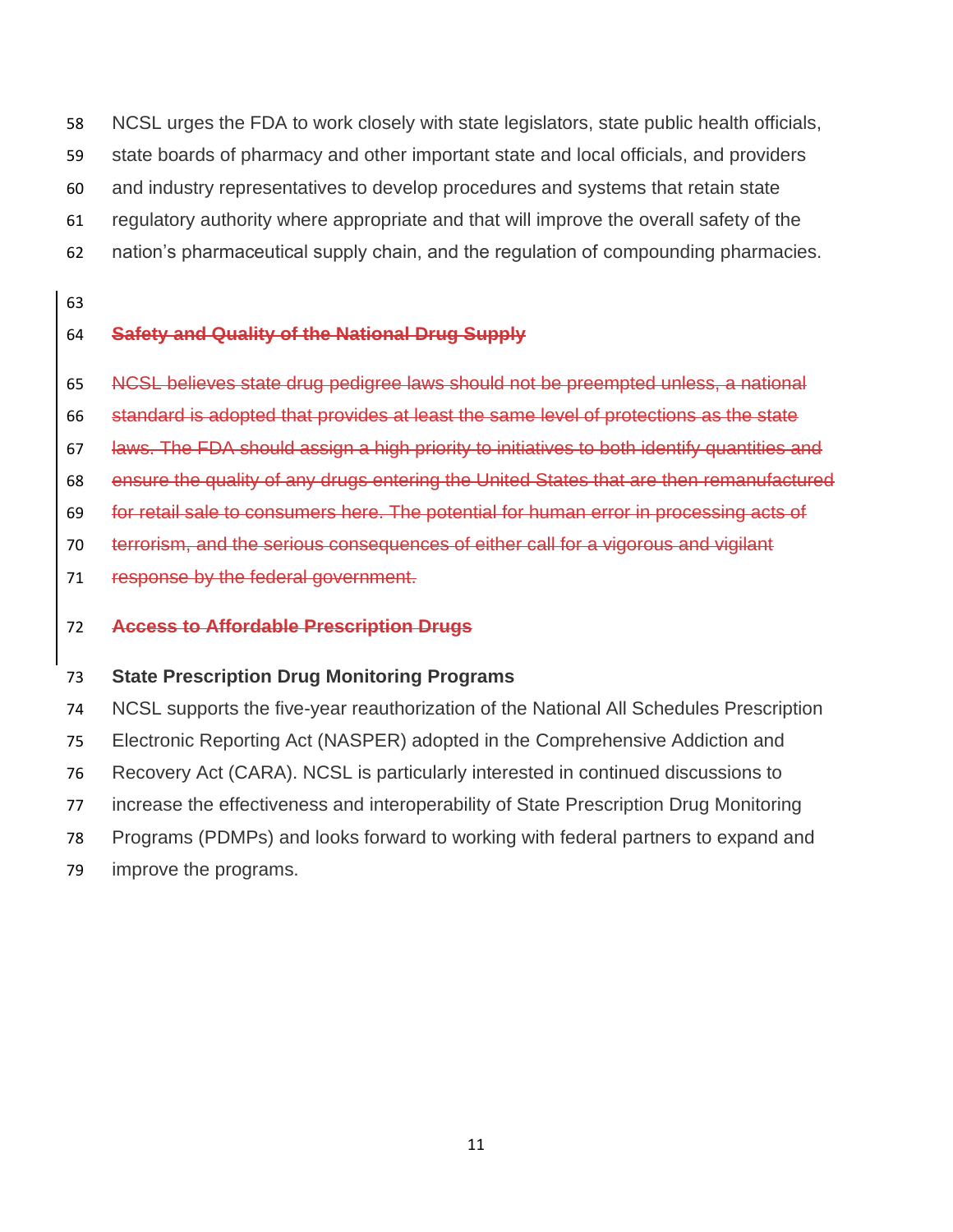# <span id="page-12-0"></span>**POLICY: NUTRITIONAL PROGRAMS AND ASSISTANCE**

- **TYPE: DIRECTIVE**
- 

 The National Conference of State Legislatures (NCSL) supports the state-federal partnership to provide nutrition assistance to those in need. State legislators are concerned about the vast numbers of hungry individuals, and particularly the severity of hunger among childhood and aging populations. The Supplemental Nutrition Assistance 9 Program (SNAP), The Emergency Food Assistance Program (TEFAP), the Special Supplemental Nutrition Program for Women, Infants, and Children (WIC), and Child Nutrition programs alleviate and prevent hunger and enable families to improve their health and be more productive at school and at work. **SNAP: Supplemental Nutrition Assistance Program/Food Stamps** NCSL urges continued federal funding of the SNAP program at levels sufficient to provide assistance to all that are eligible or in need due to the rising cost of food. NCSL also urges the administration and Congress to continue to make SNAP and Temporary Assistance to Needy Families (TANF) block grants more compatible through the broad- based categorical eligibility option. This is a policy option for states by which households 20 may become categorically eligible for SNAP because they qualify for Temporary 21 Assistance for Needy Families or state maintenance of effort-funded benefits. In times of economic hardship, SNAP, along with other nutrition assistance programs, offers a vital safety net for low-income Americans. NCSL opposes proposals that would impose costly administrative burdens and un- funded mandates on state governments, or remove state flexibility that is critical to cost- effective administration of SNAP.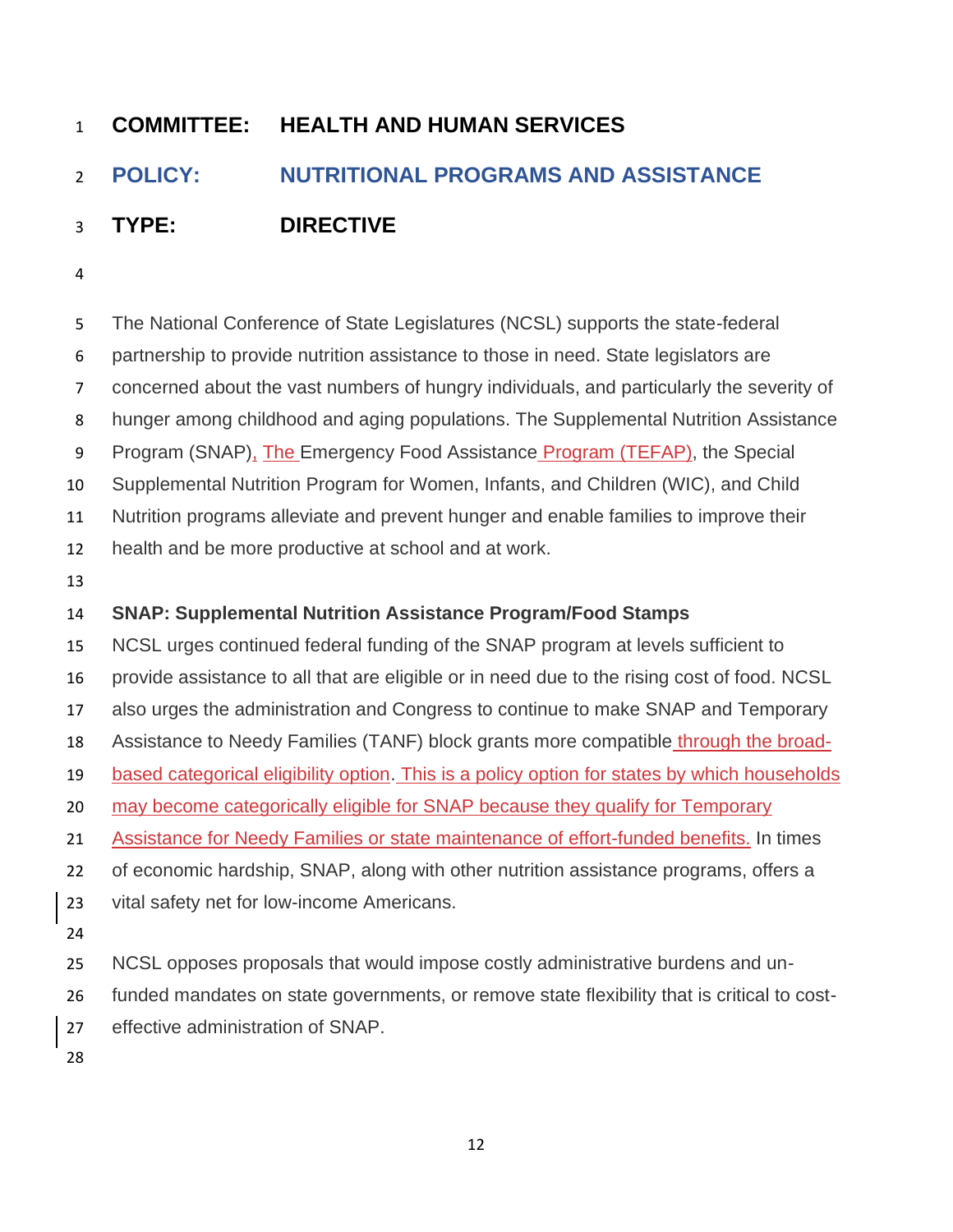| 29 | NCSL supports U.S. Department of Agriculture (USDA) initiatives to provide                |
|----|-------------------------------------------------------------------------------------------|
| 30 | administrative flexibility through the waiver process by allowing states to implement     |
| 31 | administrative efficiencies such as telephone interviews, utilize Combined Application    |
| 32 | projects, simplified application forms, the creation of mobile-friendly software for SNAP |
| 33 | recipients, and develop partnerships with community stakeholder organizations to          |
| 34 | improve quality, efficiencies, and overall nutrition access. NCSL supports the additional |
| 35 | waivers that provided increased administrative flexibility during the Covid-19a public    |
| 36 | health emergency.                                                                         |
| 37 |                                                                                           |
| 38 | <b>SNAP Benefits and Program Design</b>                                                   |
| 39 | NCSL recommends that the administration and Congress incorporate the following            |
| 40 | issues regarding SNAP benefits and program access into future legislative and             |
| 41 | regulatory action:                                                                        |
| 42 | Elimination of the annually indexed caps on excess shelter deductions                     |
| 43 | to allow families to deduct high shelter costs;                                           |
| 44 | Adoption of the formula that each October sets the benefits for food<br>$\bullet$         |
| 45 | price inflation to reflect the Thrifty Food Plan for the previous June;                   |
| 46 | Exclusion of the first \$150 a month by a non-custodial parent paid as<br>$\bullet$       |
| 47 | child support from consideration as income in determining the SNAP                        |
| 48 | allotment;                                                                                |
| 49 | Reevaluation Elimination of the rules concerning the value of a vehicle                   |
| 50 | that a recipient may own and still receive SNAP benefits;                                 |
| 51 | Federal support and technical assistance for state outreach;                              |
| 52 | Enhancement and simplification of application and eligibility<br>$\bullet$                |
| 53 | determination procedures through supporting Web-based screening                           |
| 54 | tools, permitting seniors and the disabled to apply at Social Security                    |
| 55 | offices, reduced length application forms, and allowing use of joint                      |
| 56 | applications;                                                                             |
| 57 | Continuation of state options regarding child support cooperation as a<br>$\bullet$       |
| 58 | condition of eligibility for SNAP. NCSL supports the elimination of the                   |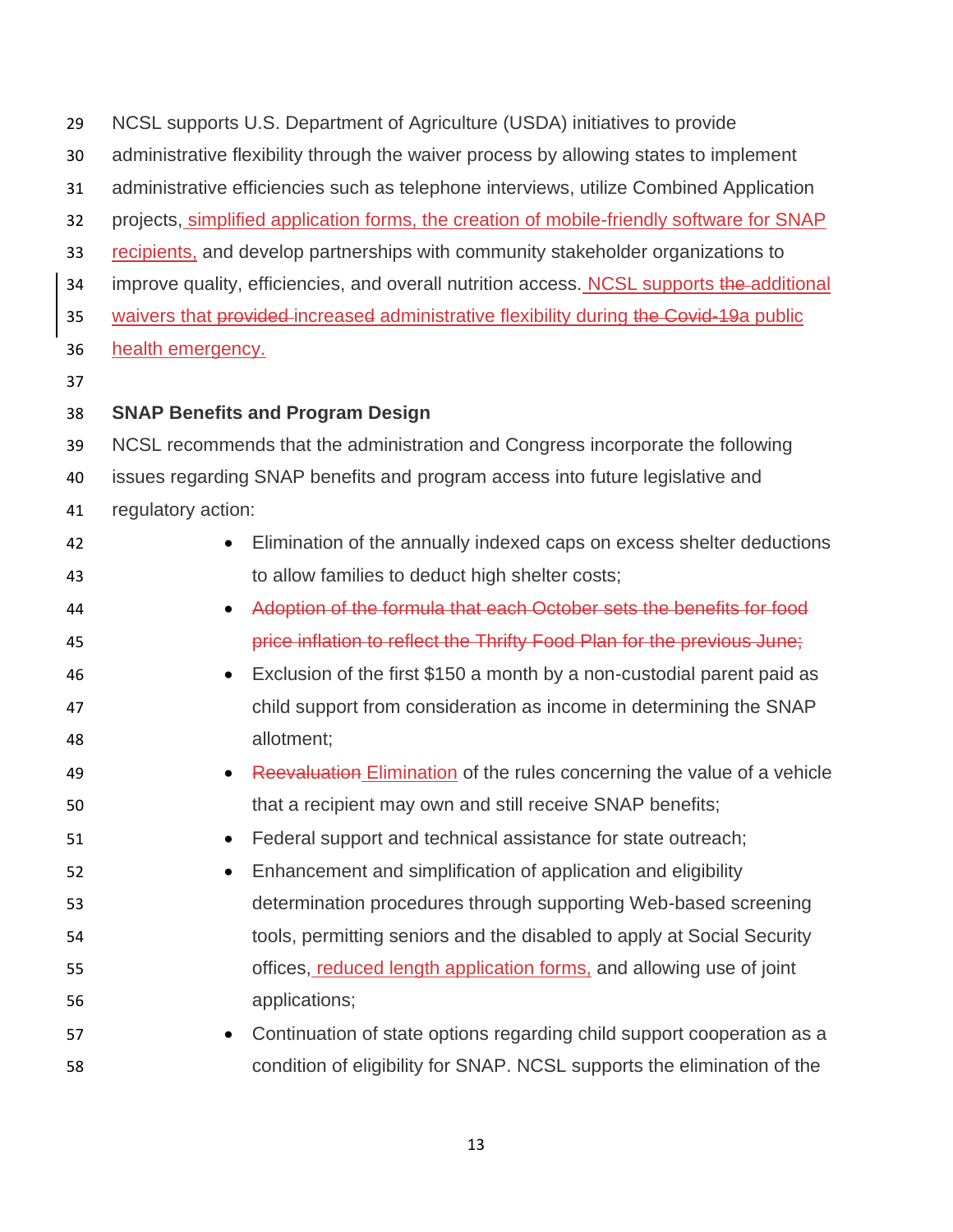| 59 | fee for SNAP recipients' child support collection efforts as a further                       |
|----|----------------------------------------------------------------------------------------------|
| 60 | incentive toward child support enforcement participation.                                    |
| 61 | <b>Co</b> Continuation of state options to disqualify for SNAP eligible                      |
| 62 | individuals who fail to cooperate with child support enforcement                             |
| 63 | authorities or who are in arrears on child support obligation. NCSL                          |
| 64 | supports this option and opposes changes that would mandate these                            |
| 65 | actions;                                                                                     |
| 66 | permit the promotion and acceptance of SNAP at farmers <sup>2</sup> markets and<br>$\bullet$ |
| 67 | other non-grocery store, produce-oriented venues, for example: from a                        |
| 68 | small farmer; and-                                                                           |
| 69 | ce Continue to support current state options regarding categorical<br>$\bullet$              |
| 70 | eligibility and "heat and eat."                                                              |
| 71 |                                                                                              |
| 72 |                                                                                              |
| 73 | <b>SNAP and Legal Immigrants</b>                                                             |
| 74 | NCSL supports SNAP eligibility for legal immigrant children and families. NCSL               |
| 75 | commends USDA's outreach efforts to assist eligible legal immigrants, including their        |
| 76 | work to translate materials into more than 34 languages. NCSL continues to support           |
| 77 | restoring eligibility to the small number of legal immigrants who were not covered under     |
| 78 | previous restoration. NCSL urges the administration and Congress to include state            |
| 79 | lawmakers in making decisions that would alter the eligibility status for any category of    |
| 80 | immigrants legally present in the United States.                                             |
| 81 |                                                                                              |
| 82 | <b>SNAP Employment and Training Program (SNAP E&amp;T)</b>                                   |
| 83 | NCSL supports the objectives of self-sufficiency promoted by the SNAP Employment             |
| 84 | and Training program (SNAP E&T), and will work with the federal government toward            |
| 85 | that goal. NCSL urges the administration and Congress to allow states flexibility to         |
| 86 | create, fund, and integrate SNAP E&T programs with similar state programs, particularly      |
| 87 | TANF and the Workforce Innovation and Opportunity Act (WIOA). NCSL also supports             |
| 88 | program simplification and coordination between TANF and the SNAP.                           |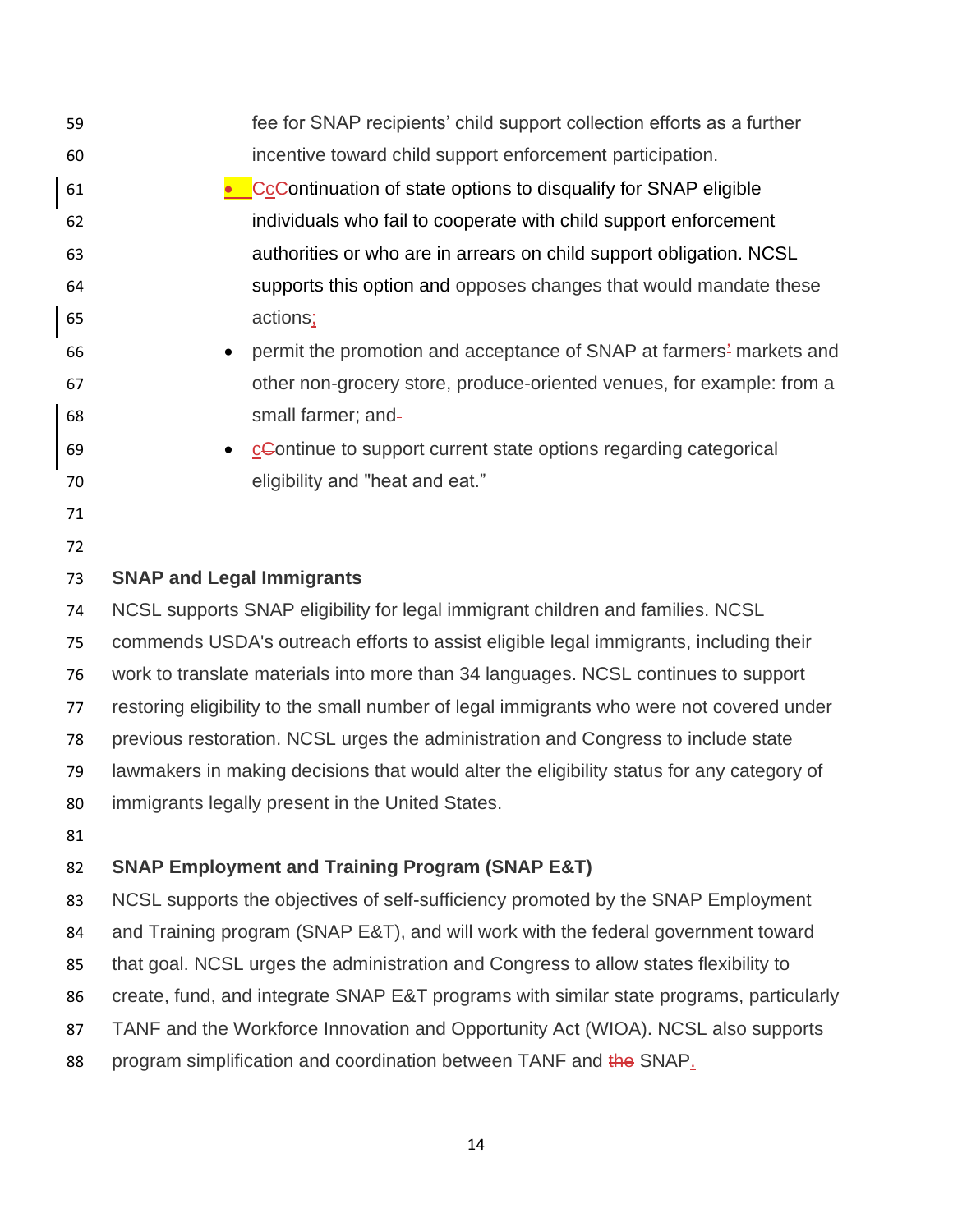- In addition, NCSL appreciates the USDA's willingness to grant states waivers of the
- 90 three-month time limit for non-working able-bodied adults without dependents-rule in
- areas impacted by high unemployment and USDA's technical assistance to states.
- 

### **SNAP Program Quality Control (QC)/Judicial Waiver**

- NCSL supports the original intent of quality control, which is to provide states with a management tool to identify problems in public assistance administration and to facilitate corrective actions. However, many problems in the current system have been documented, including statistical flaws and the levying of excessive financial penalties on states. NCSL strongly supports the move away from a system based on error rates to one that awards bonuses for accuracy. NCSL urges the federal government to improve systems related to appeals of waiver decisions and reinvestment of claims, including outcome measures of program goals.
- 

 NCSL supports efforts to focus on program measurement and evaluation through positive incentives and urges Congress to reexamine funding levels. State legislators urge the USDA to continue to settle QC claims through state reinvestment in program improvement.

### **Electronic Benefit Transfer and Automated Systems (EBT)**

109 NCSL supports the regulation establishing the current implementation of EBT systems 110 as a normal administrative option for states, and supports the widespread interest and **Planning for SNAP EBT implementation nationwide and allowing cards to be used for** 

- 112 multiple programs, such as WIC...
- 

 NCSL believes that states should be allowed to negotiate the terms of EBT with food marketers, farmers' markets, and financial institutions. NCSL opposes preemption of state laws that govern financial institutions pertaining to a nationwide EBT system. As additional income support programs are added to EBT systems that are state-only or state-federally governed, the federal government must not preempt state benefits law.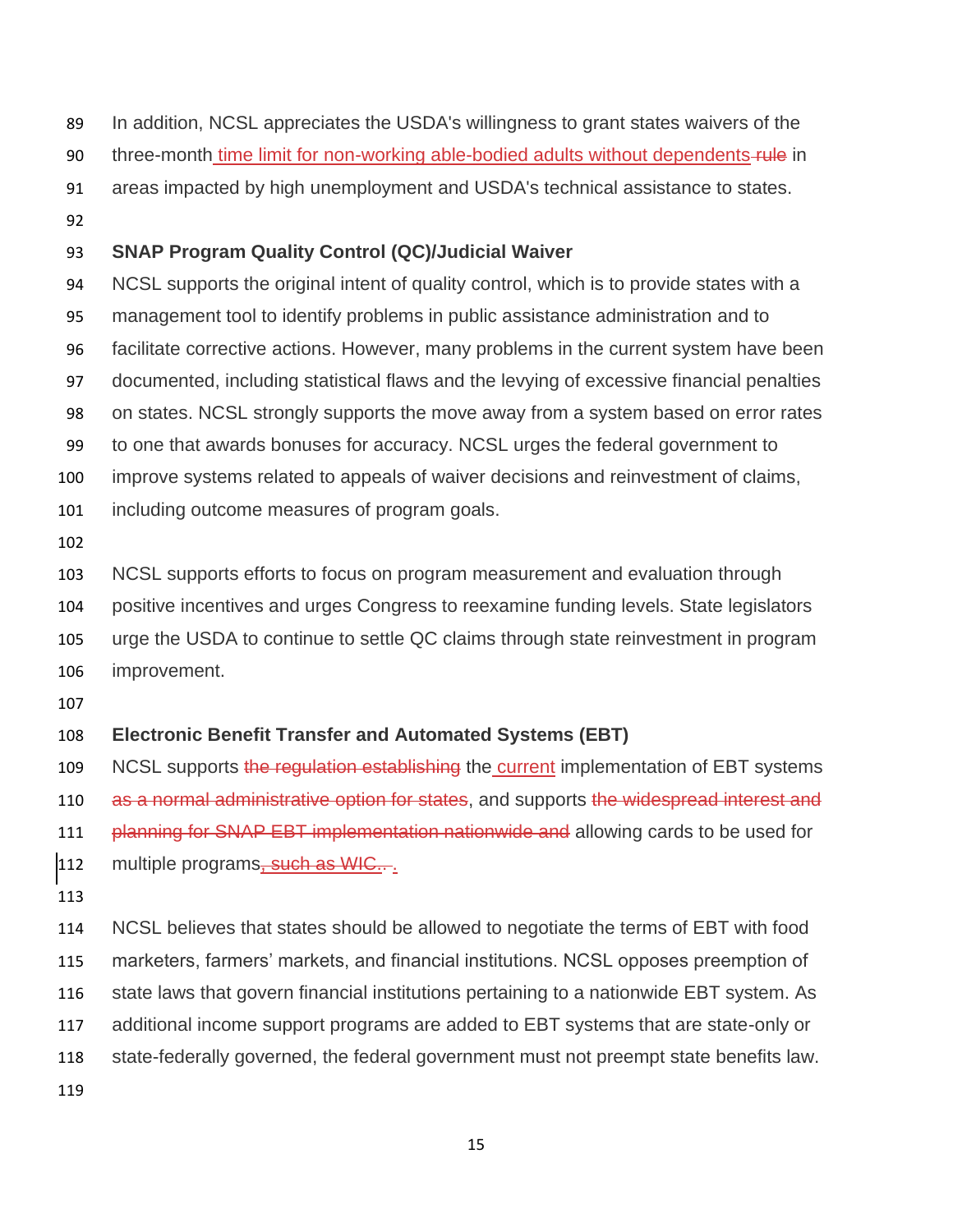NCSL is concerned about the overestimation of savings by EBT systems. Currently, the

federal government recoups savings by eliminating the creation, handling, and storage

of paper coupons and through fraud reduction. NCSL discourages the federal

123 government from over-promising savings to the states, especially those from fraud

124 reduction, and urges further study of the impact of EBT on states. Many of the current

- systems are obsolete and barriers remain for states to combine their information
- systems across programs to increase efficiency of program delivery. This is especially
- 127 problematic given current state fiscal conditions.
- 

 NCSL also encourages the administration and Congress to continue initiatives around summer feeding and EBT to secure a permanent summer EBT program, including

- adding monthly funding to family's EBT cards and including funding for state startup
- costs.
- 

#### **SNAP Program Flexibility and Waivers**

NCSL believes that the federal waiver process should recognize state participation and

- need. States need flexibility for further innovation and state legislators prefer to have
- options rather than waivers for policy changes that are not in need of further evaluation.
- State legislators need to be included in the waiver process prior to a waiver being
- granted. Plan approval and the results of demonstration grants should be shared with
- state legislators.
- 

### **Emergency Food Assistance and Commodity Distribution**

NCSL urges Congress to fully fund The Emergency Food Assistance Program (TEFAP)

at its authorized level. NCSL believes that Congress should provide adequate

- administrative funds to facilitate the efficient distribution of food, and should include
- sufficient safeguards to prevent program abuse. NCSL urges the USDA to make
- additional surplus commodities available to states, upon request, when additional
- surplus food becomes available. We also urge the USDA to provide administrative
- funding support for sorting, packaging, processing, and transporting donated food.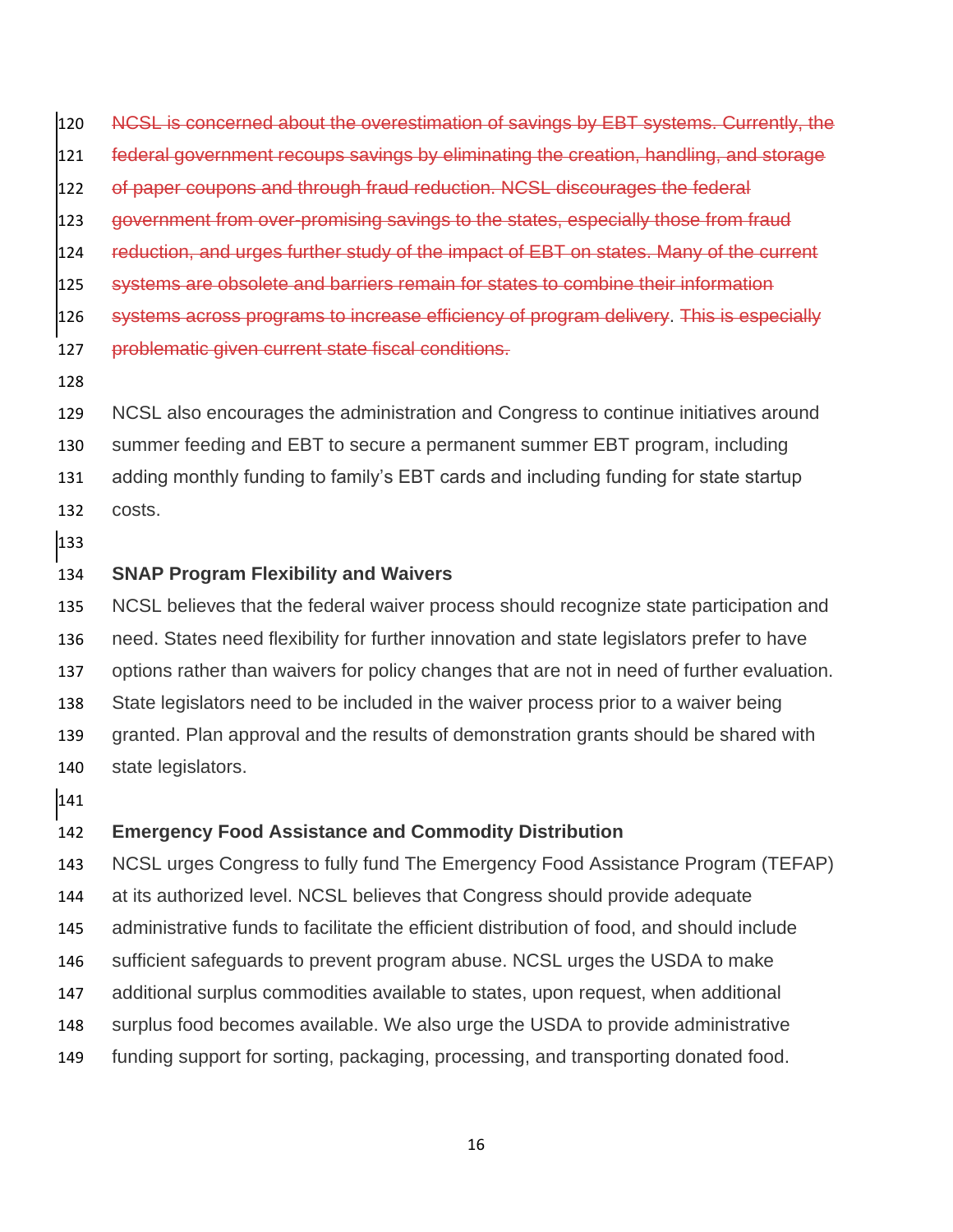NCSL supports federal programs that deliver commodities through farmers' markets and the child nutrition commodity programs.

### **Child Nutrition**

NCSL urges Congress to reauthorize legislation to continue and fully fund child nutrition

programs. NCSL urges the USDA to emphasize the importance of nutritionally-

appropriate foods, and avoiding those high in sugar, fat, and sodium.

Accurate eligibility determination is important in any federal program, but efforts to

ensure that only eligible children are served must not be a deterrent to program

participation. NCSL supports the USDA's proposal to create a pilot program for school

districts to provide more nutritious alternatives that would allow experimentation without

risk of financial loss to those schools.

## **WIC**

 NCSL supports the objectives of the WIC program to educate and inform participants with the best sources of nutrition to reduce the incidence of low birth weight, improve infant nutrition in the first year of life, and to improve the health of participants. NCSL encourages the administration and Congress to ensure flexibility for the time it takes to 169 processing and approveing applications for WIC applicants to be flexible and ensure continued financial support to maximize WIC coverage for women, infants, and children

in need.

 NCSL supports congressional efforts to improve program administration by authorizing limited borrowing between fiscal years for the WIC program, and by requiring the timely apportionment of WIC funds to the states. NCSL supports funding to allow technological improvements to WIC and to allow the implementation of WIC EBT.

## **School Breakfast and Lunch Programs**

NCSL strongly supports the National School Lunch Program (NSLP) and the School

Breakfast Programs (SBP) as critically important to the well-being, education, and self-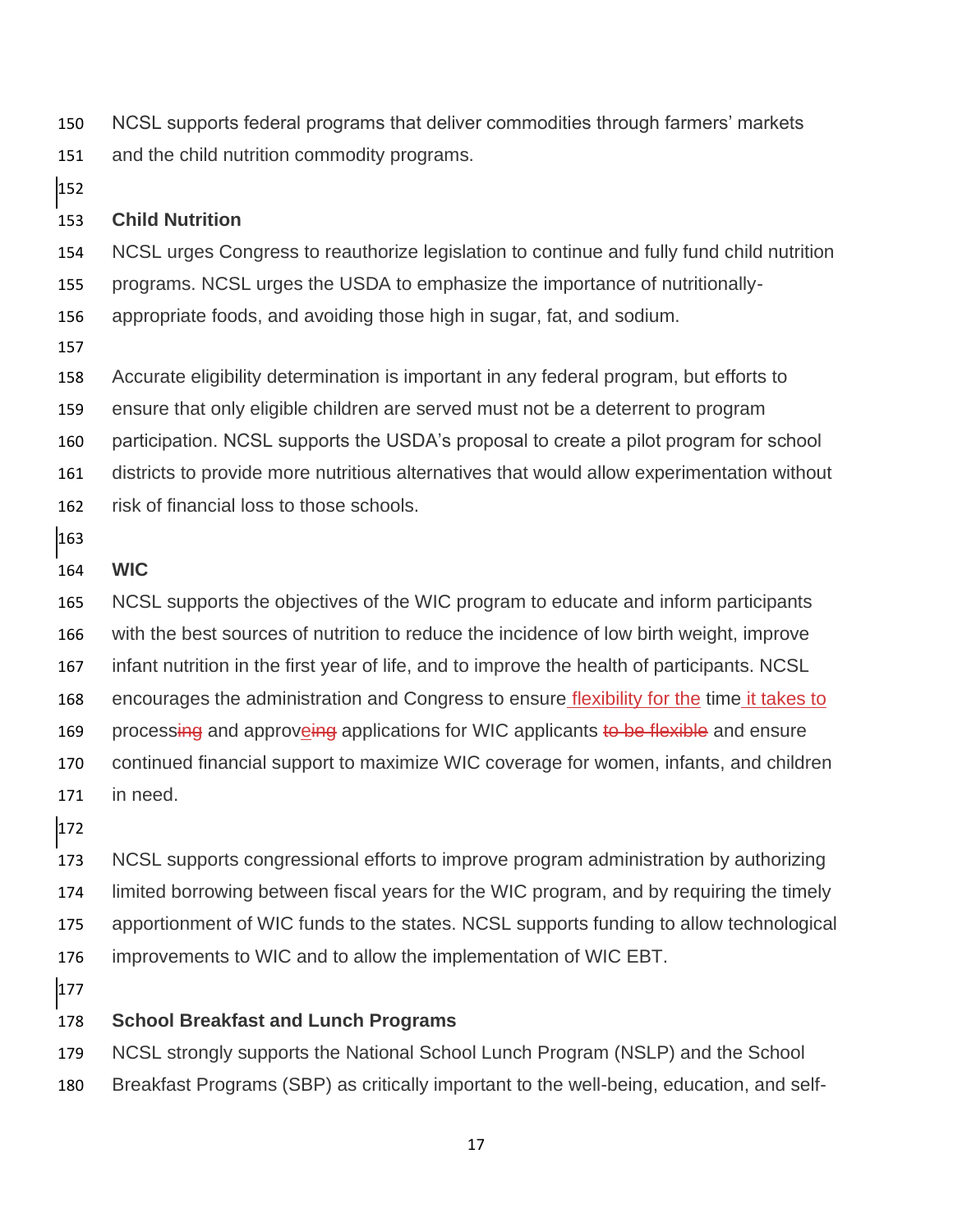- 181 sufficiency of young children. State legislators support oppose the elimination of cash
- subsidies to schools for moderate- and high-income children under the provisions of the
- school lunch and school breakfast programs. Additionally, NCSL encourages more
- flexibility for community eligibility provisions (CEP), which help reduce paperwork for
- parents and schools with a high percentage of eligible students.
- 
- The provision of federally-funded start-up grants would enable many schools with large
- numbers of low-income children to initiate the school breakfast program. NCSL
- recommends that a study be conducted that would consider alternative financing
- scenarios that would retain program consistency. NCSL urges the USDA to emphasize
- nutritionally-appropriate foods.
- 

## **Summer Food Service Program for Children (SFSPC)**

- NCSL supports SFSPC and the restoration of meal reimbursement rates that allow low- income children to receive a nutritious lunch in the summer. NCSL supports policies that will make it easier for non-profit community groups and public entities to sponsor the program, and will allow the program to be available in more neighborhoods and rural areas.
- 

## **Child and Adult Care Food Program** (CACFP)

- NCSL supports flexibility to allow seniors to transport uneaten food they receive while participating in the Child and Adult Care Food Program (CACFP). Proposals to eliminate or reduce this program ignore its valuable contribution to the expansion of
- child care and reduction of childhood hunger.
- 
- NCSL strongly supports efforts to expand CACFP to older children in after-school programs, and to ensure that the program is available in more neighborhoods and rural areas. Additionally, NCSL supports state options to expand this critical program to
- suppers in after-school programs.
- 
- **Combating Childhood and Adult Obesity**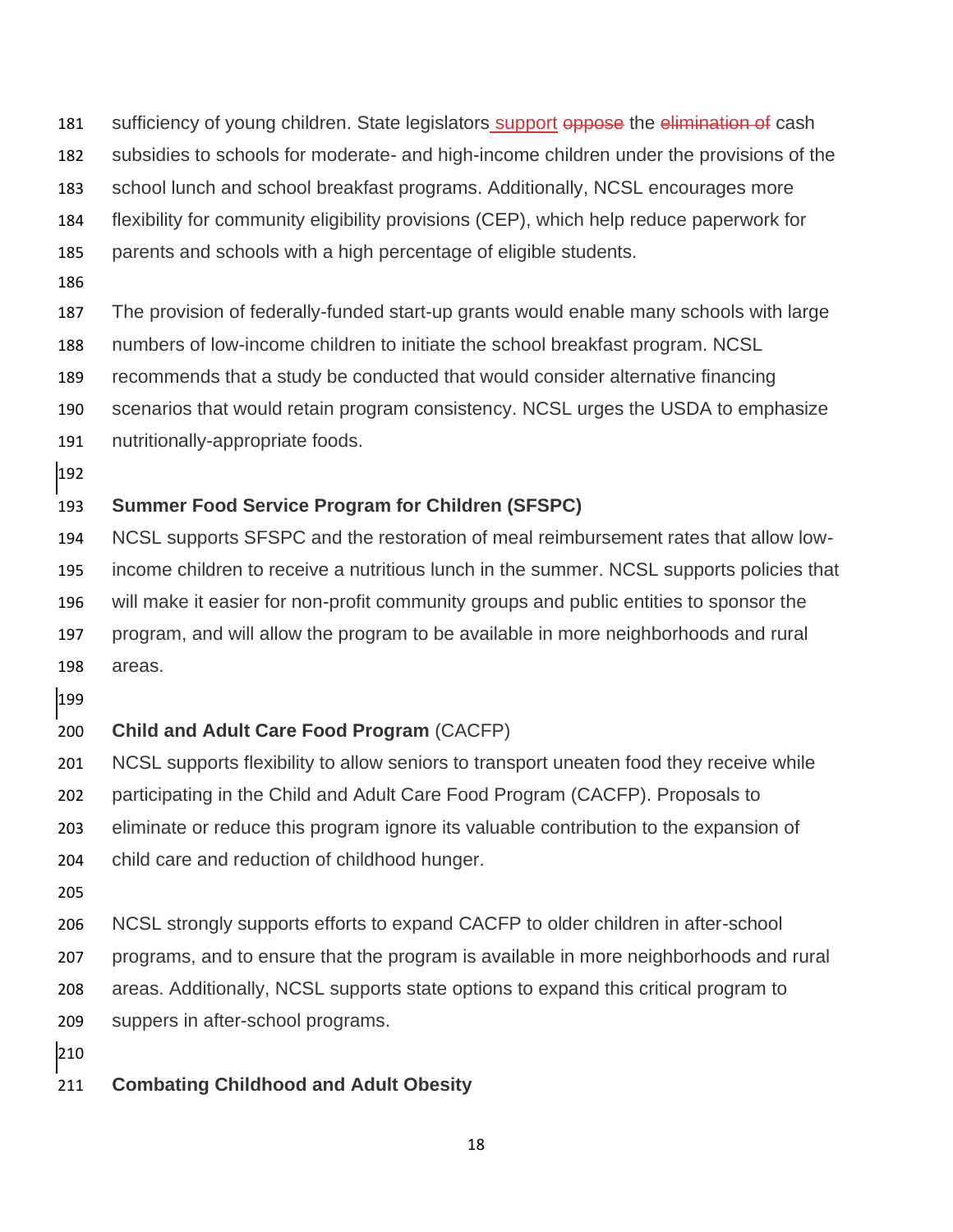- 212 NCSL supports federal efforts to find solutions for childhood and adult obesity without 213 imposing mandates. NCSL urges Congress to fully fund these programs and supports a 214 proposal to fund a pilot program for the states with the greatest incidence of childhood
- 215 and adult obesity to develop policies and procedures to reduce obesity.
- 216

217 NCSL encourages Congress to establish a taskforce to study obesity and co-morbidities

- 218 of SNAP recipients in high-risk, high-disparity populations. The taskforce should make
- 219 recommendations that reduce the incidence of disease triggered by malnutrition,
- 220 including policy reforms to SNAP that incentivize recipients to select foods with high
- 221 nutritional value.
- 222

### 223 **Nutritional Quality Measures for Older Adults**

- 224 NCSL supports the quality measures used by the Centers for Medicare and Medicaid
- 225 Services (CMS) to quantify health care processes, outcomes, patient perceptions, and
- 226 systems that are associated with the ability to provide quality health care and/or that
- 227 relate to "quality goals" for health care. These Medicare clinical quality measures are
- 228 used to improve facilities' treatment of patients, yet currently no quality measures have
- 229 been adopted to address malnutrition. CMS introduced four electronic clinical quality
- 230 measures that would cover screening for malnutrition, assessment of those screened as
- 231 at-risk for malnutrition, diagnosis of malnutrition, and creation of a nutrition care plan.
- 232 NCSL urges CMS to adopt quality measures on malnutrition to heighten the importance
- 233 of identification, evaluation, and treatment of malnutrition in the elderly.
- 234
- 235 NCSL also supports establishing malnutrition care as a measure of quality health care.
- 236 NCSL urges the administration and Congress to support state efforts to reduce
- 237 malnutrition in the elderly and heighten awareness of nutrition in elderly communities.
- 238 In 2016, CMS introduced four electronic clinical quality measures that would cover
- 239 screening for malnutrition, assessment of those screened as at-risk for malnutrition,
- 240 diagnosis of malnutrition, and creation of a nutrition care plan. NCSL urges CMS to
- 241 adopt quality measures on malnutrition to heighten the importance of identification,
- 242 evaluation, and treatment of malnutrition in the elderly.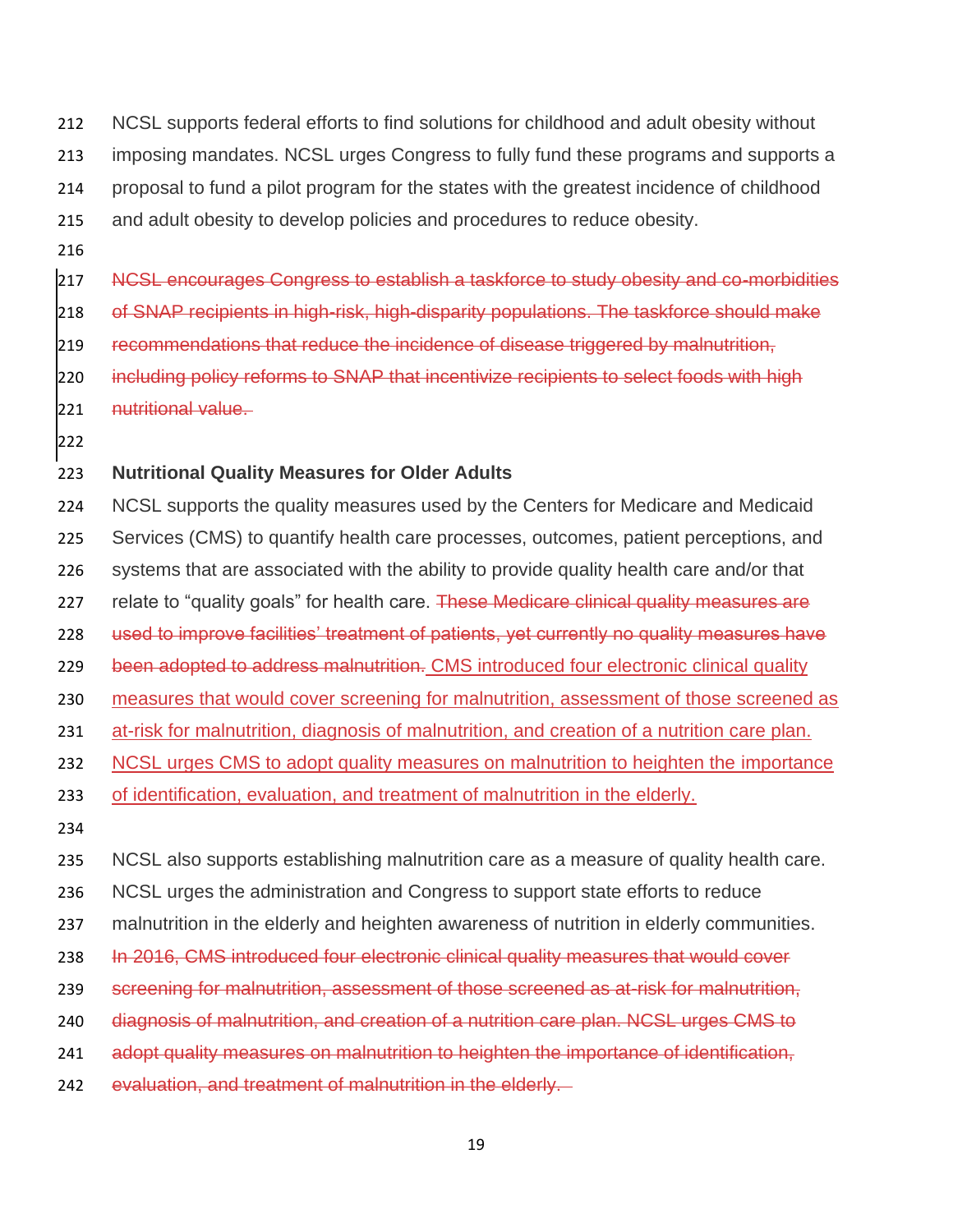# <span id="page-20-0"></span> **POLICY: SUPPORT FOR SENIORS AND PEOPLE WITH DISABILITIES**

## **TYPE: DIRECTIVE**

5 The development of a comprehensive approach to provide-deliver support services for 6 elderly persons and persons with disabilities is critical. Without the development of such 7 a-system, long-term care expenditures will continue to overwhelm state and federal health care budgets, limiting necessary expenditures for primary and preventive health care.

## NCSL supports:

- 11 Setates should be givenbeing provided new options for setting financial and 12 functional criteria to qualify for these services;  $\frac{1}{2}$  In addition, NCSL supports
- the development of expanded options for private long-term care insurance,
- flexible life insurance products, and home equity sharing programs, such as 15 reverse annuity mortgages;-
- 16 NCSL also supports-initiatives to provide incentives for employers to offer and for individuals to establish health savings accounts and other innovative financing 18 options to pay for a broad range of supportive services; and

19 . Finally, much of the care provided to seniors and persons with disabilities today 20 is provided by family members. NCSL supports efforts to assist family members who are caregivers, including tax incentives and programs that provide support 22 services, such as respite care. It is critically important to acknowledge the important role of family caregivers as part of the continuum of care in the provision of long-term care services and to provide needed support to maintain this important component of our long-term care infrastructure.

- •
- **Increasing Options for Home and Community-Based Care**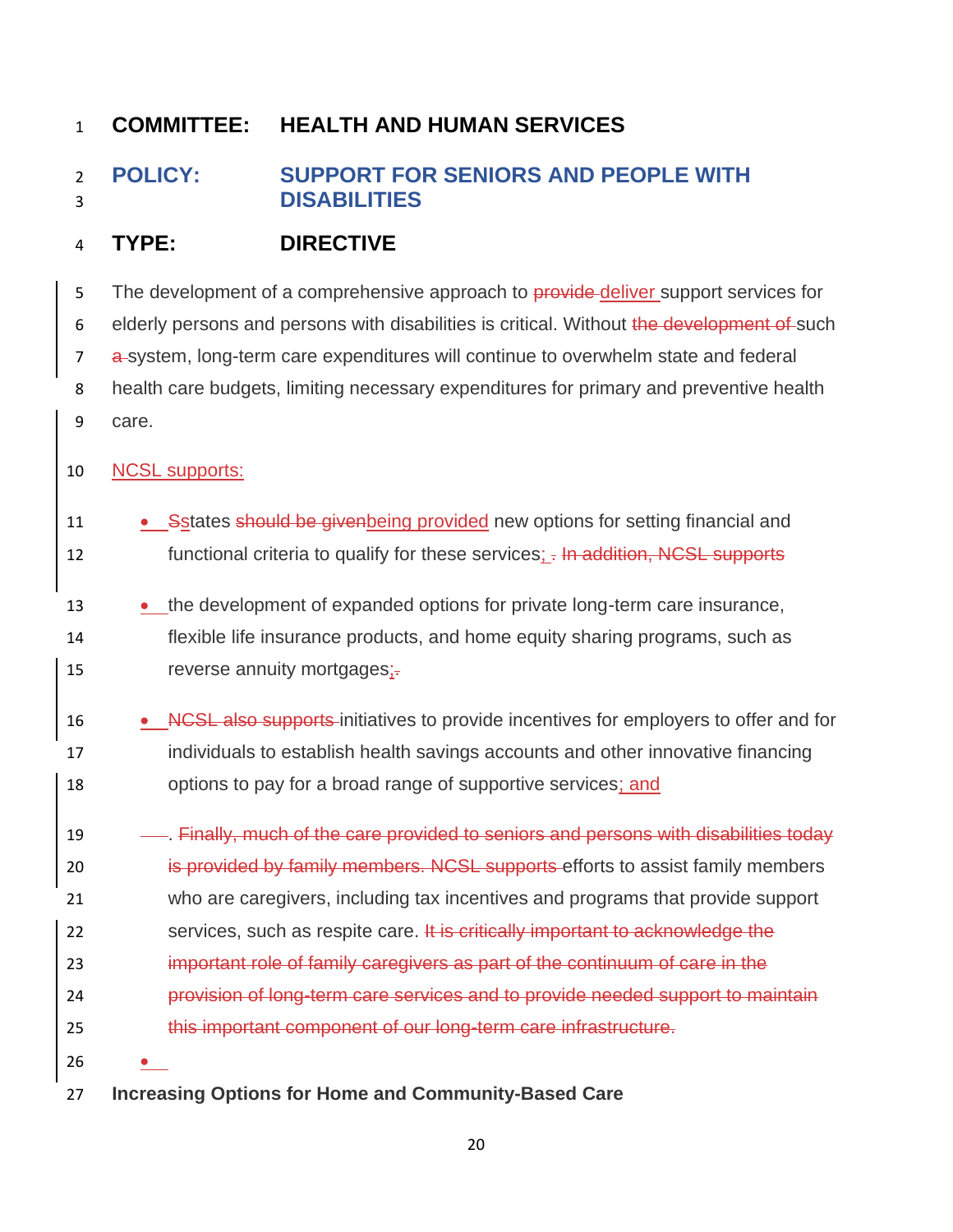NCSL continues to support the development of more home and community-based 29 options under Medicaid to provide and integrate long term care services. NCSL 30 supports the federal government States should be encourageding states to develop innovative programs to improve the long-term care system. NCSL urges the Administration and Congress to work with states to develop assessment tools that will help states better identify what level of services individual clients need and the most 34 appropriate settings for the client to receive care and . These assessments should be made available to all elderly persons and persons with disabilities to help them plan for their long-term care needs.

#### **Long Term Care Insurance**

 Recognizing consumers can potentially benefit from the purchase of long-term care 39 insurance, NCSL supports strong federal action to protect consumers of long-term care 40 insurance from predatory pricing or inadequate benefit plans. NCSL also-urges the Administration and Congress to speed the development of long-term care insurance as a viable alternative or complement to Medicaid support for long-term care services. At the same time, tax credits, partnership programs, and other incentives should not be seen as a tool for reduced funding for Medicaid. While the states will continue to take primary responsibility for the regulation of long-term care insurance, NCSL supports the development and evaluation of programs and initiatives that would: (1) provide preferential tax treatment for individuals who purchase qualified long-term care insurance; (2) provide tax incentives for private employers and a Medicaid bonus program for state and local government employers to encourage the them to offer long- term care insurance as a benefit; and (3) encourage and provide incentives to employers to offer long-term care insurance, as a condition of receiving federal benefits, such as business tax credits;

#### **Administration for Community Living**

NCSL applauds the reorganizational effort within the U.S. Department of Health and

Human Services (HHS) that provides supportive services to seniors and persons with

disabilities into the Administration for Community Living. NCSL looks forward to

continuing to work with HHS to improve community living services and supports for all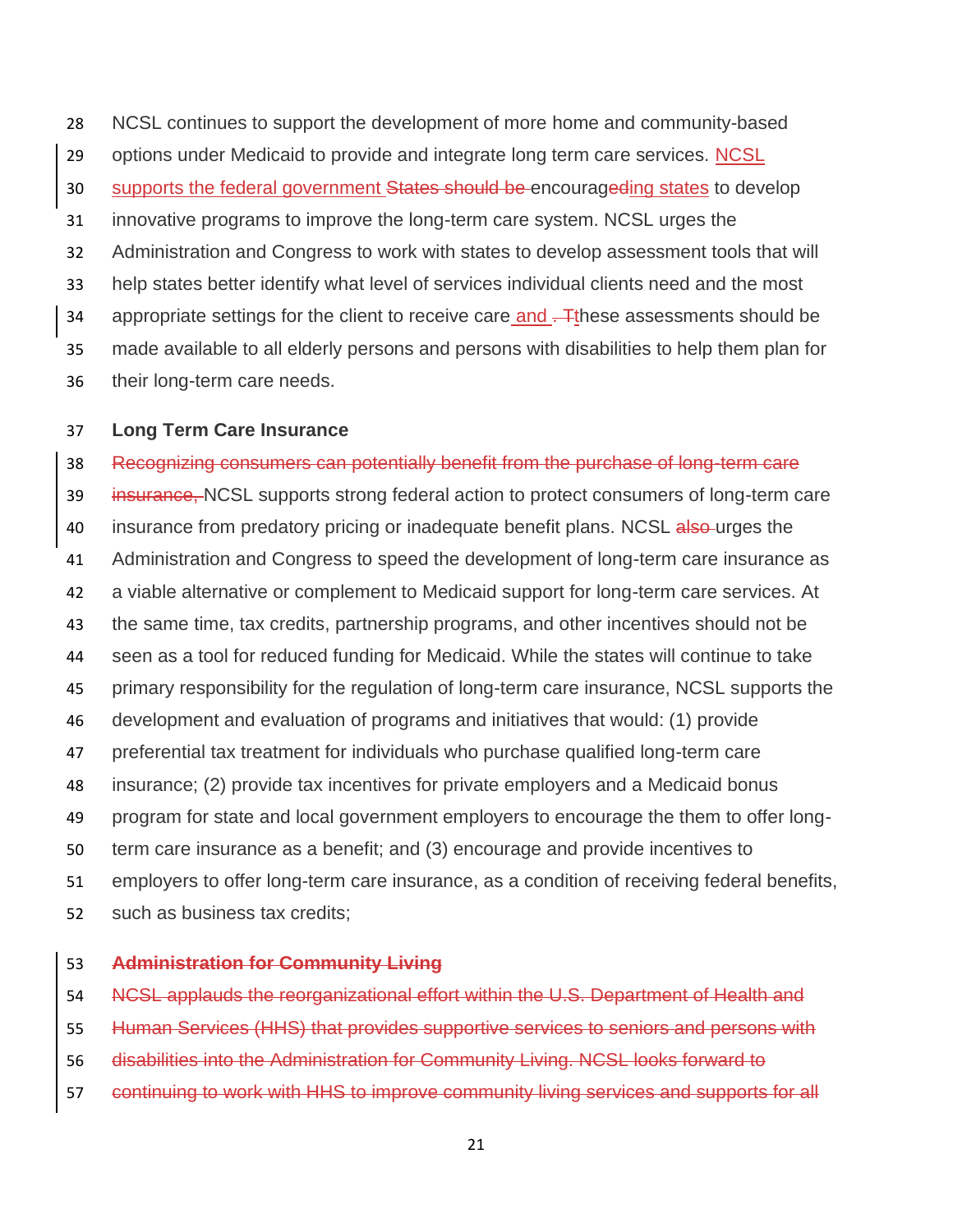who need them.

- The purpose of this consolidation is to: (1) reduce the fragmentation among federal
- programs that address the community living service and support needs of seniors and
- persons with disabilities; (2) enhance access to quality health care and long-term
- services and supports for all individuals; (3) to promote consistency in community living
- policy across other areas of the federal government; and (4) complement the
- community infrastructure, as supported by both Medicaid and other federal programs, in
- an effort to better respond to the full spectrum of needs of seniors and with disabilities.
- In addition to programs authorized by the Older Americans Act, the new entity includes
- the State Councils on Developmental Disabilities, the State Protection and Advocacy
- Systems and the Help American Vote Act program that provides grants to make polling
- places accessible to voters with disabilities.

## **Alzheimer's Disease and Related Disorders**

- 71 NCSL supports continued federal funding for research that efforts that: (1) lead to the
- development of new drug treatments; (2) assist in disease management; and (3)
- improve the early diagnosis of these conditions.

 **National Plan to Address Alzheimer's Disease**- The Plan proposes to: (1) prevent and effectively treat Alzheimer's Disease by 2025; (2) optimize care quality and efficiency; (3) expand supports for persons with Alzheimer's Disease and their families; (4) enhance public awareness and engagement; and (5) track progress and drive improvement. The plan specifically calls for working with state, tribal and local governments to improve coordination and to identify model initiatives to advance Alzheimer's Disease awareness and readiness across all levels of government. The 81 plan directs the U.S. Department of Health and Human Services to convene a meeting 82 of state, tribal and local government leaders to develop a more concrete agenda. NCSL 83 looks forward to assisting in this effort.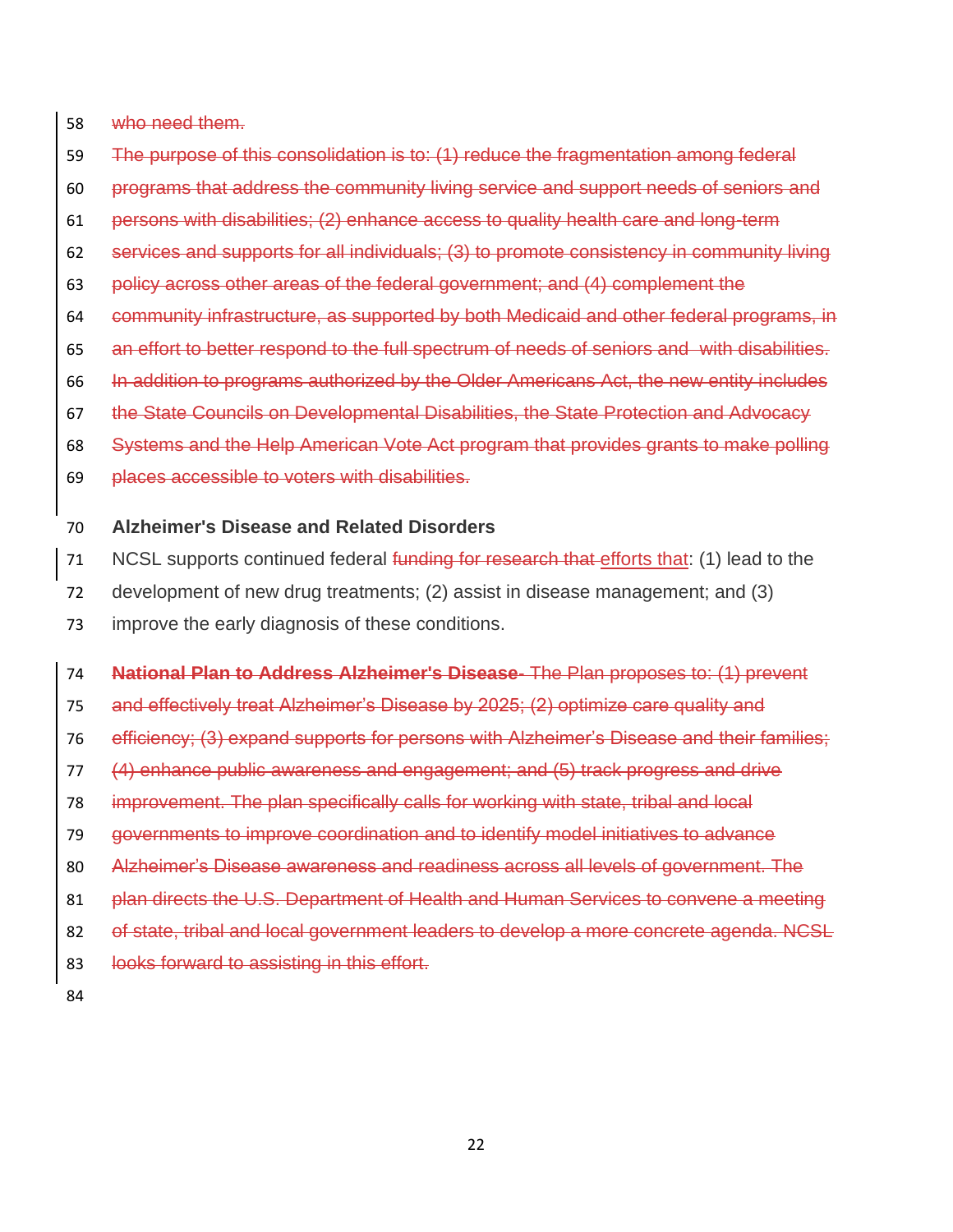# <span id="page-23-0"></span> **POLICY: GENERAL FUNDING PRINCIPLES: FEDERALISM AND HEALTH, HUMAN SERVICES (HHS), MEDICAID AND CHIP PROGRAMS**

# **TYPE: RESOLUTION**

## **Guiding Principles:**

 The underlying goal of the Medicaid program should be to achieve mutually agreed upon goals, improved outcomes for patients, and flexibility in administration of programs and savings for states, territories and local governments. NCSL supports accountability and transparency from their federal partners and welcomes public feedback and participation in Medicaid oversight and we also understand that flexibility requires accountability and transparency on their part. We ask the federal government to consider that not all state legislative sessions are on a year-round basis, and ask them to be sensitive to state, territories and local governments' legislative schedules and resources when making changes to Medicaid programs. NCSL also urges Congress and the Administration to seek the counsel and expertise of state and territory legislators as new Medicaid initiatives are being developed. It is important that federal agencies take the state and territory consultation requirement seriously when drafting legislation and regulations to implement changes. Federal partners must give states a fair amount of time to review and ultimately implement any new changes. We also caution against uniform proposals and changes as they can compromise the effectiveness of programs by making it difficult for states and territories to respond to local conditions.

## **Medicaid Landscape:**

 NCSL sees the following Medicaid issues as most pertinent to states, territories and local governments: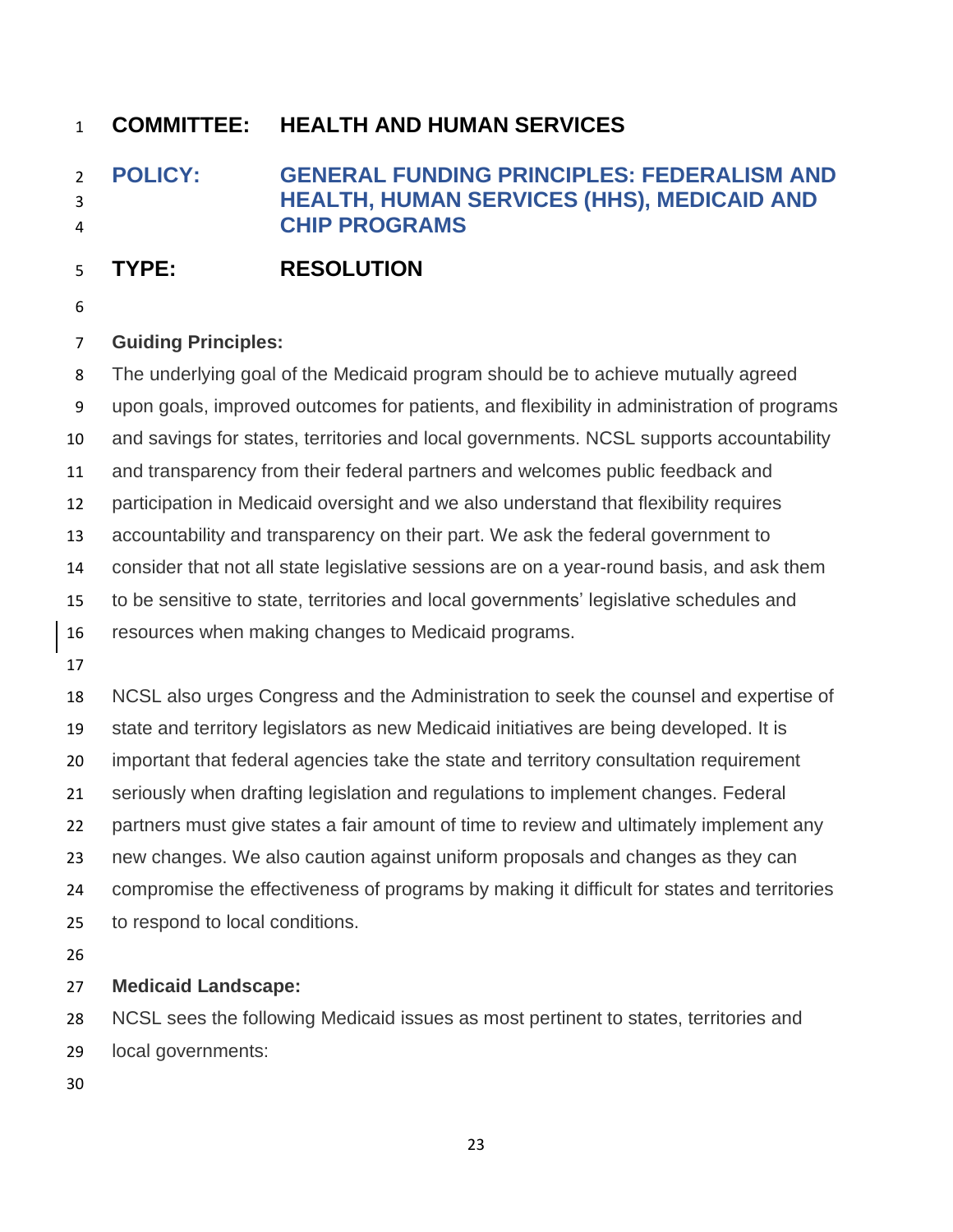### **Block Grant and Cost Shifting Proposals:**

 When Congress and the Administration are exploring block grant programs, flexibility needs to be a key principle. Any proposals should refrain from establishing unfunded mandates and any cost shifting requirements for implementing a block grant program in states and territories.

## **Waivers:**

- NCSL supports Congress and the Administration in their ongoing efforts to grant waivers, where appropriate, and in permitting states and territories to develop innovative
- programs and service-delivery systems in health, and human services. Successful
- waiver programs should be brought to scale and integrated into the underlying program
- when appropriate and encourages federal efforts to streamline waiver applications,
- reviews and approvals.
- 

## **Emergency Assistance and Countercyclical Assistance:**

 NCSL urges Congress to study options to include a provision establishing emergency and countercyclical assistance to states within the Medicaid statute. The provision would become effective upon some triggering event, such as an economic downturn, natural disaster, act of terrorism, pandemic or other public health emergency. In these instances, it would be recommended to add any additional financial assistance to states and territories through an enhanced federal match or some other mechanism that would revert to the regular federal-state cost sharing formula when an emergency has been resolved. This is a complex, but critical component to fiscal security for the Medicaid program. NCSL looks forward to working with federal partners to identify options and establish a program.

## **Medicaid Managed Care:**

NCSL urges the Centers for Medicaid and Medicare Services (CMS) to work with states

and territories as stakeholders to continue to provide support in the operation and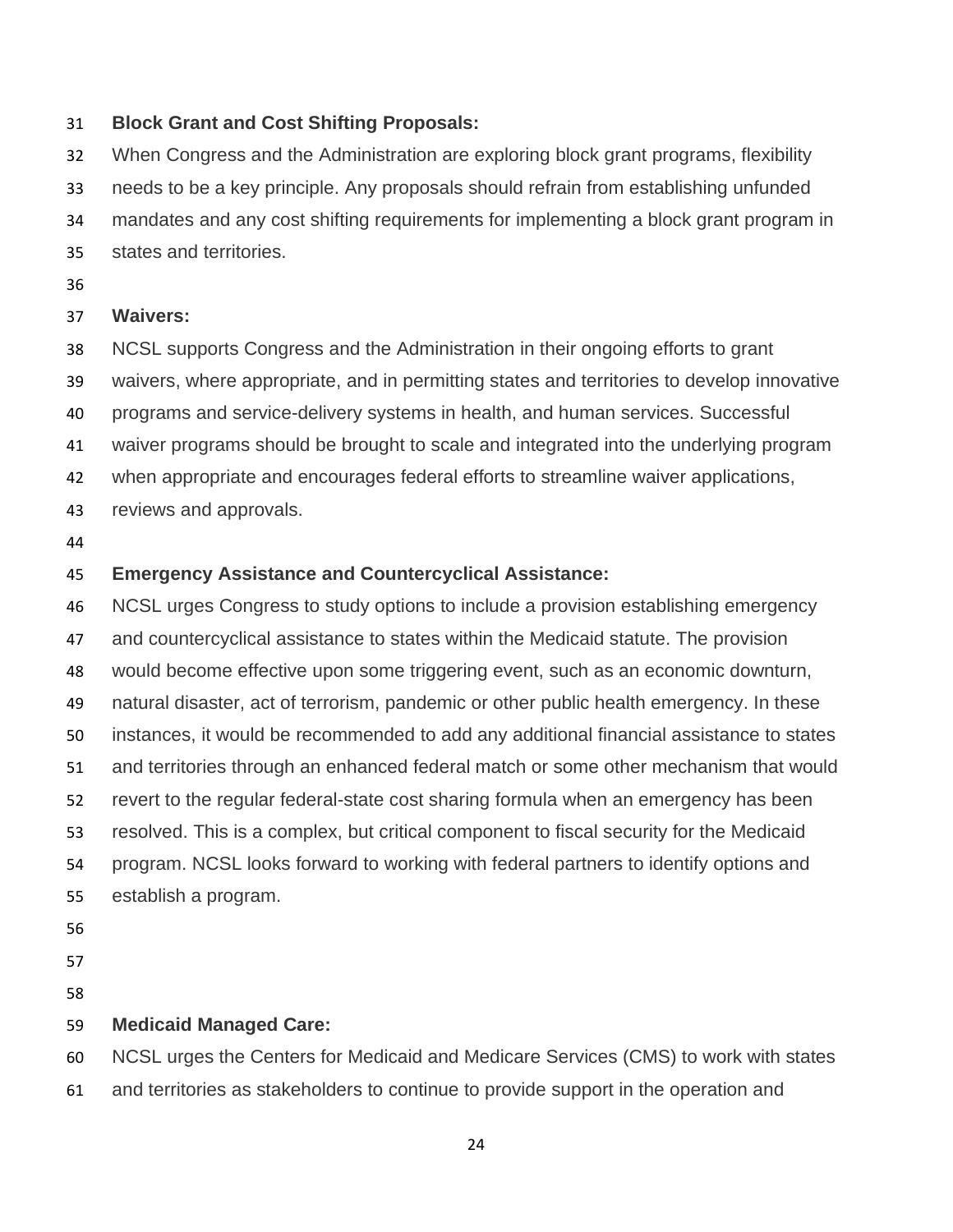upholding of quality standards for Medicaid managed care entities contracting with states and territories.

 NCSL encourages federal partners to recognize and support the work of states and territories with their Medicaid managed care stakeholders in the following areas: ▪ expanding care to those with complex medical needs,

- **Improving reach and support for rural health care populations,**
- improving the implementation of patient-centered care and facilities,
- increased integration of physical and behavioral health care services,
- continued development of value-based purchasing and payments focusing on health outcomes over number of services delivered, and
- the role of community health centers, safety-net hospitals and academic medical services in providing primary and emergency care for Medicaid enrollees.
- 

## **Children's Health Insurance Program (CHIP):**

As a partnership between the states and the federal government, CHIP is an essential

program that must be authorized on time as it provides health care coverage to

80 countless children across the country. NCSL also-encourages the federal government to

81 continue providing flexibility to carry out the program's operation. Therefore, NCSL

supports Congress' multi-year authorization of CHIP funds moving forward.

As CHIP funding winds down from its previously increased Federal Medical Assistance

 Percentages (FMAP) rate to participating states and territories, we encourage federal partners to recognize states may require additional flexibilities for running the CHIP

program as a result. As these FMAP rates come back down to their original rates, and

the CHIP maintenance-of-effort (MOE) runs to ensure a source of health care cover for

- children, NCSL recommends the following for the program:
- support for states to develop and test systems of coverage for low-income children and explore ways for states to share examples of best practices with each other,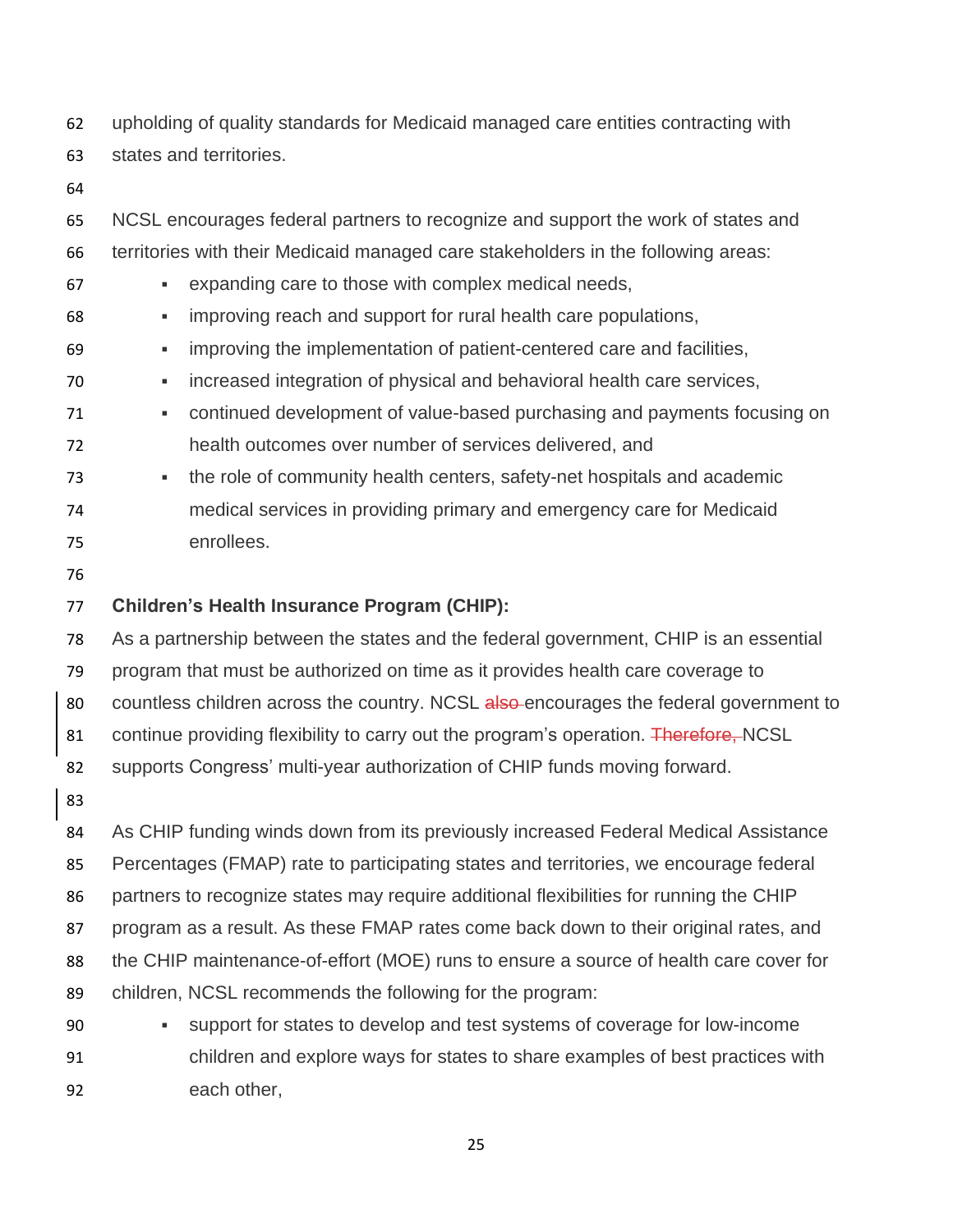- eliminate any burdensome waiting periods for CHIP enrollment to ensure a reduction in gaps of coverage for children, and
- continued efforts to streamline and facilitate the CHIP and Medicaid application process.
- 

### **Principles for Federal Health Insurance Reform**

 States should regulate health insurance and should continue to set and provide oversight on insurance matters. NCSL opposes any proposals that would expand the preemption of state laws and regulations beyond those already established in the Employee Retirement Income Security Act of 1974 (ERISA), the Patient Protection and Affordable Care Act (ACA), and that would exempt any insurer or entity from state health insurance standards and laws. Federal health insurance legislation that establishes mandated benefits or uniform standards, should have inclusive state feedback prior to implementation, and work to establish standards that work for all

- states.
- 

## **Implementations of Health Reforms at the Federal Level:**

 Any implementation of health reforms at the federal level should require state action to comply and must allow a reasonable amount of time for state legislatures to debate and enact any necessary legislation for their constituents. Where states already have similar legislation in place, a process for declaring "substantial compliance" should also be developed. Federal partners should also recognize health insurance programs in the states and territories are where innovations in health insurance and healthcare delivery happen and to utilize states models of health insurance and care moving forward. **Federal Demonstration Authority for States to Experiment with Innovative Health Care Reform Initiatives**

- NCSL supports federal initiatives to provide financial assistance and to authorize states to experiment with innovative approaches to:
- **•** increase access to and affordability of health care services, including mental health, to the uninsured or underinsured,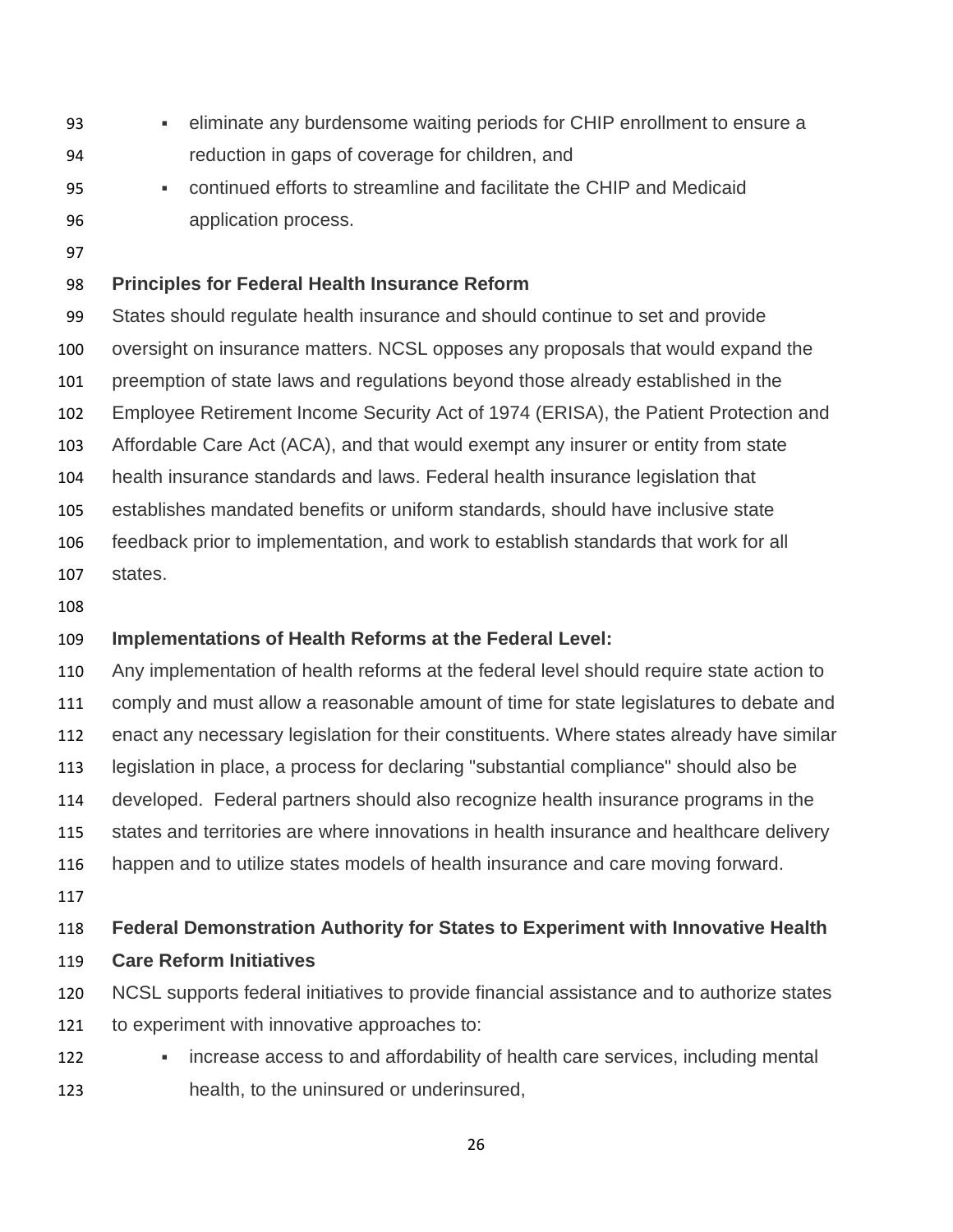**•** improve the quality and cost-effectiveness of our health care system and the flexibility to test new models that do so, **•** increase access to the broad range of long-term care services including home and community-based services (HCBS) that will enable constituents to live in their own homes or communities that provide personalized and a high-quality care, 130 • Support for health insurance plans that work to integrate physical, behavioral and social determinants of health with the aim of reducing costs and improving overall health outcomes for individuals, and ▪ explore a broad range of approaches and financing mechanisms to improve our health care system including reinsurance programs. **• Aallow states to continue their work on addressing issues which include but**  are not limited to surprise medical billing, out-of-network and in-network billing practices and transparency for health care prices and health insurance plans and/or Certificate of Need regulated by states. This includes programs providing patients with the information they need to be an active consumer in healthcare pricing across providers and services. We also encourage federal partners as they pursue any changes to medical billing practices to not supersede states ongoing work or authority in state regulated health plans, and to involve states in a timely way when drafting any potential changes to medical billing practices and transparency along with adequate time to states to implement any changes. 

*Expires August 2022*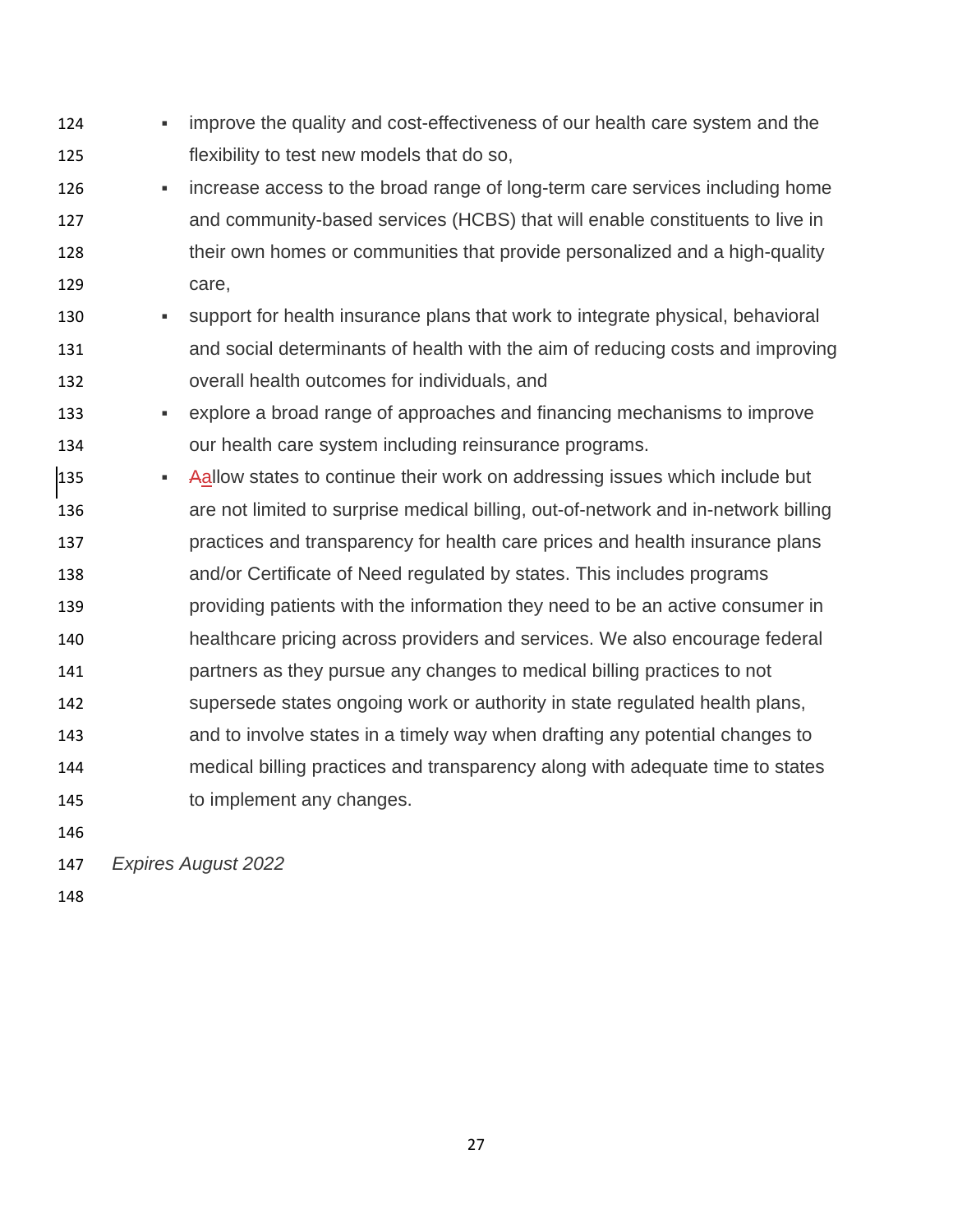# <span id="page-28-0"></span> **POLICY: NCSL APPLAUDS GLOBAL HEALTH EQUITY WEEK, OCT. 25-29, 202124-28, 2022**

## **TYPE: MEMORIAL RESOLUTION**

5 Global Health Equity Week 20224, (GHEW) is an annual event that took will next take 6 place on October 24-28, 2022<del>5-29, 2021</del>. GHEW provides key public and private health and information technology stakeholders an opportunity to convene around the country

in support of the advancement of health equity and to promote the value and potential of

health information and technology to transform the public's overall health and well-

being. Initiated in 2006 by HIMSS as National Health IT Week, Global Health Equity

Week has emerged as the culminating successor given the importance of health equity

to our national health improvement agenda. The week serves as a landmark annual

occasion for bringing together diverse global policymakers to affect change in the

- following areas:
- 15 15 1. Maternal Health 2021 Global Health Equity Network Spotlight 2. Pandemic Response 3. Digital Literacy 4. Digital Health Equity 5. Public Health Data Modernization 6. Telehealth and Broadband Access The National Conference of State Legislatures (NCSL) has worked closely with HIMSS and other stakeholder organizations to promote understanding among state policymakers of the contributions of health IT in meeting the quadruple aim for improving health outcomes, the quality and safety of healthcare delivery, containing healthcare costs, and improve the work life of health professionals. Moreover, NCSL
- applauds HIMSS for elevating the value of health IT in addressing social determinants
- of health through the annual Global Health Equity Week events. NCSL and other
- stakeholders recognize the importance of health information technology and data to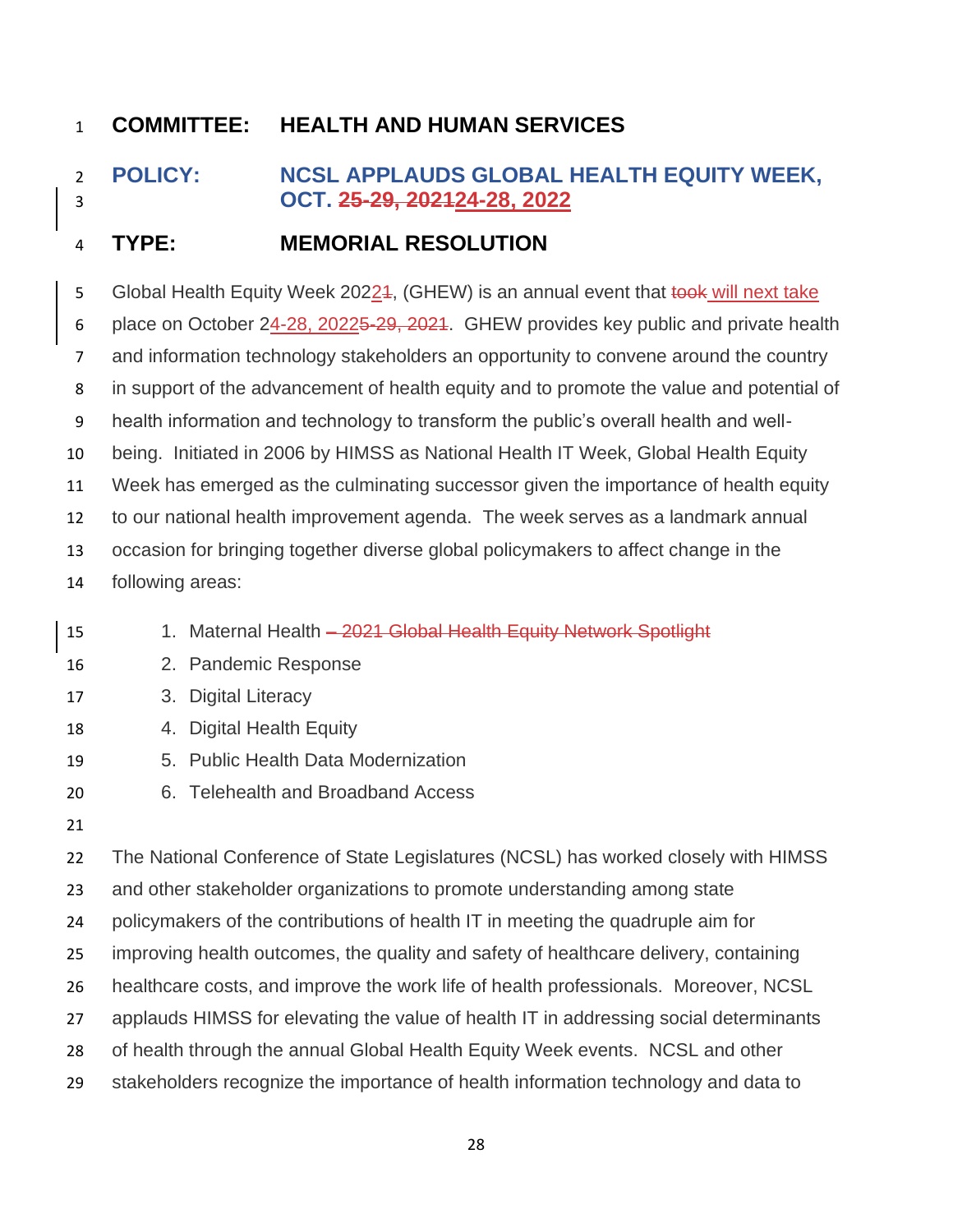ensure states become more resilient to public health threats like COVID-19, the opioid crisis, natural disasters, and chronic diseases that greatly affect our most vulnerable communities. NCSL and HIMSS support state actions to leverage health IT and data systems to achieve these goals. For instance, broadband access and connected health often lead to better health outcomes through the adoption of telehealth and digital decision-making tools essential to empowering people to engage in their own care – care that is value-based, secure, reliable, and that takes into account the social determinants that drive improved outcomes and reduced health disparities. NCSL encourages its members to observe Global Health Equity Week 2022 in appropriate ways in their respective state capitals as well as in the Nation's Capital. NCSL also encourages its members to advocate for their respective delegations to the United States Congress to join in recognizing the benefits of health information and 42 technology as they act to improve healthcare for all citizens during Global Health Equity Week and beyond.

- 
- *Expires August 2022*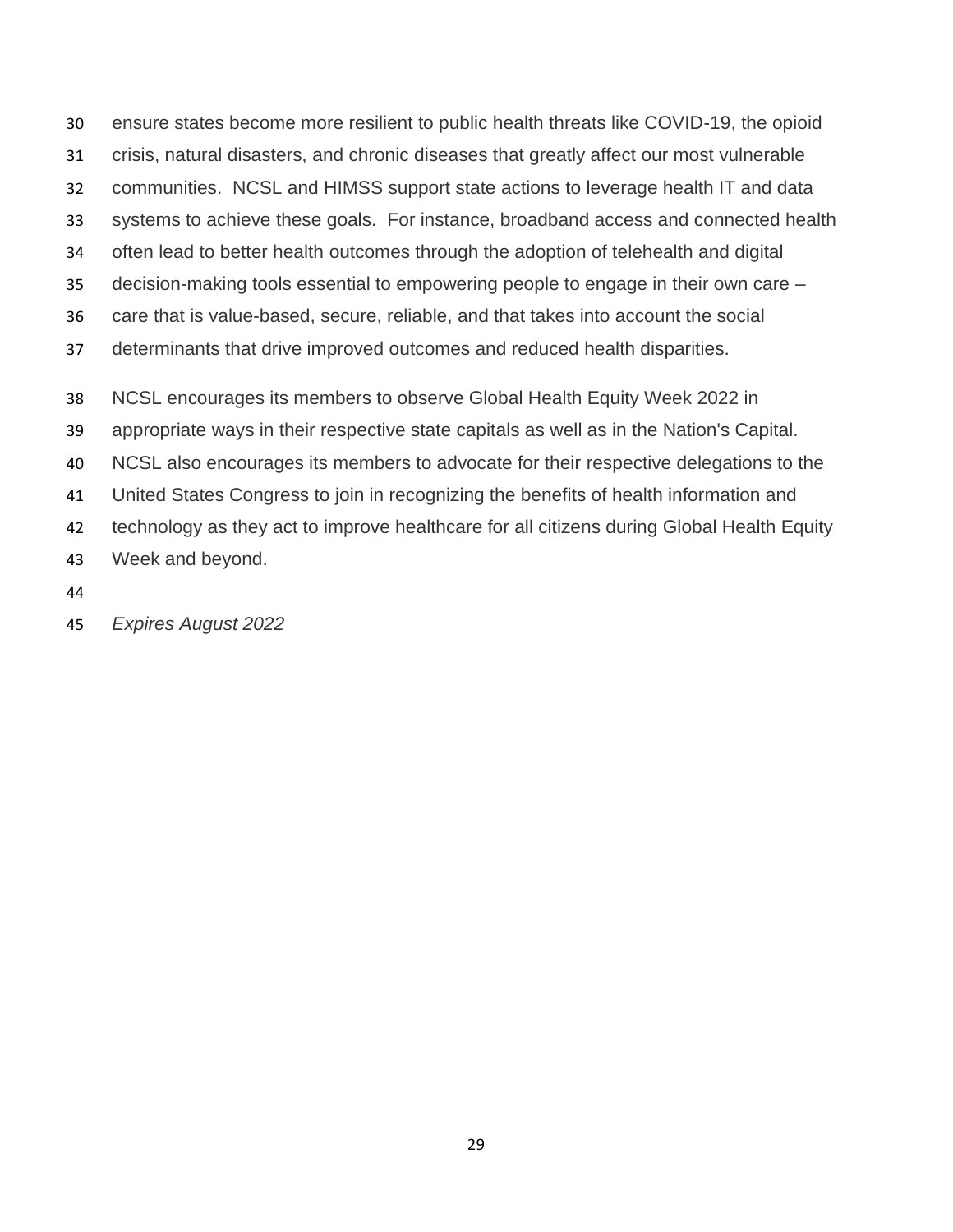# <span id="page-30-0"></span> **POLICY: SUPPORTING REAUTHORIZATON OF THE CHILD NUTRITION ACT**

## **TYPE: RESOLUTION**

**WHEREAS**, state legislators are committed to improving the health, academic performance

and overall well-being of America's children through the reauthorization of the Child

- Nutrition Act; and
- 

**WHEREAS**, federal child nutrition programs are critical for our nation's health, economy

and national security; and

**WHEREAS**, regular access to healthy and affordable meals has been proven to be one of

the strongest predictors of improved school performance, improved health and sound

childhood development; and

**WHEREAS**, research shows that childhood hunger and food insecurity have a range of

negative impacts on the health, academic performance and overall well-being of children;

and

**WHEREAS**, school nutrition programs offer the opportunity to provide healthy food and

improve dietary quality for students who may otherwise not eat; and

**WHEREAS**, school meals can also have a positive impact on grades, absences and

tardiness among students; and

**WHEREAS**, the COVID-19 pandemic led to a dramatic spike in the rate of children

experiencing hunger and food insecurity, peaking at 18% of families with children reporting

their household did not have enough to eat in December 2020 according to the Center on

Budget and Policy Priorities, and also created challenges to safely accessing child nutrition

programs; and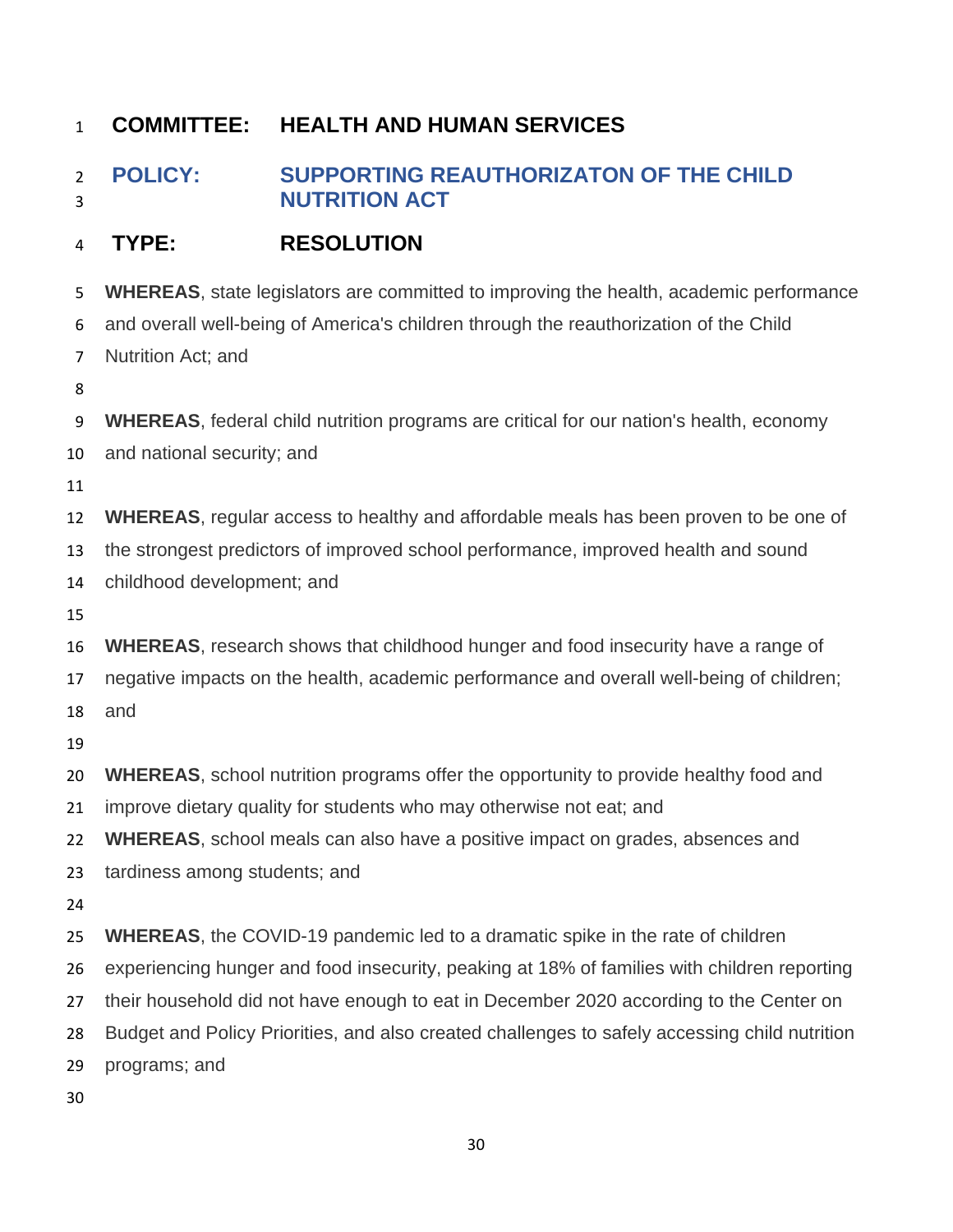**WHEREAS**, the COVID-19 pandemic has caused an ongoing increase in the scope and scale of children experiencing hunger and food insecurity with the most recent estimates from Feeding America showing that 13 million may face hunger in 2021 compared with the 11 million who experienced hunger in 2019 according to USDA (an all-time low); and **WHEREAS,** substantial racial and ethnic disparities in food insecurity exist among parents of school-age children. Approximately 4 in 10 families with parents who are Hispanic/Latino (39.1%) and parents who are Black (40.8%) reported food insecurity in the prior 30 days, almost triple the rate of families with white parents (15.1%). **WHEREAS**, the child nutrition programs are the front line of defense against childhood

 hunger and food insecurity, promoting healthy eating and providing healthy, nutritious food for the nation's children through the National School Lunch Program (NSLP), School Breakfast Program (SBP), Summer EBT for Children (SEBTC), Pandemic-EBT, the Community Eligibility Provision (CEP), and Special Supplemental Nutrition Program for

Women, Infants, and Children (WIC); and

 **WHEREAS**, millions of children depend on these programs, including the 21.5 million low- income children who participated in the school lunch program and the 12.4 million who participated in the school breakfast program in the 2018-2019 school year, as well as the 6.3 million mothers and children who received food and nutrition education through WIC and 2.8 million children who ate summer meals in 2019; and

 **WHEREAS,** the SEBTC Program reaches children who most need additional food support over summer and school breaks and is proven to reduce food insecurity among children; and

**WHEREAS,** non-congregate meal delivery options were especially critical in distributing

meals to children in rural and hard to reach communities, or where transportation

challenges make it difficult for programs to distribute meals at a localized site; and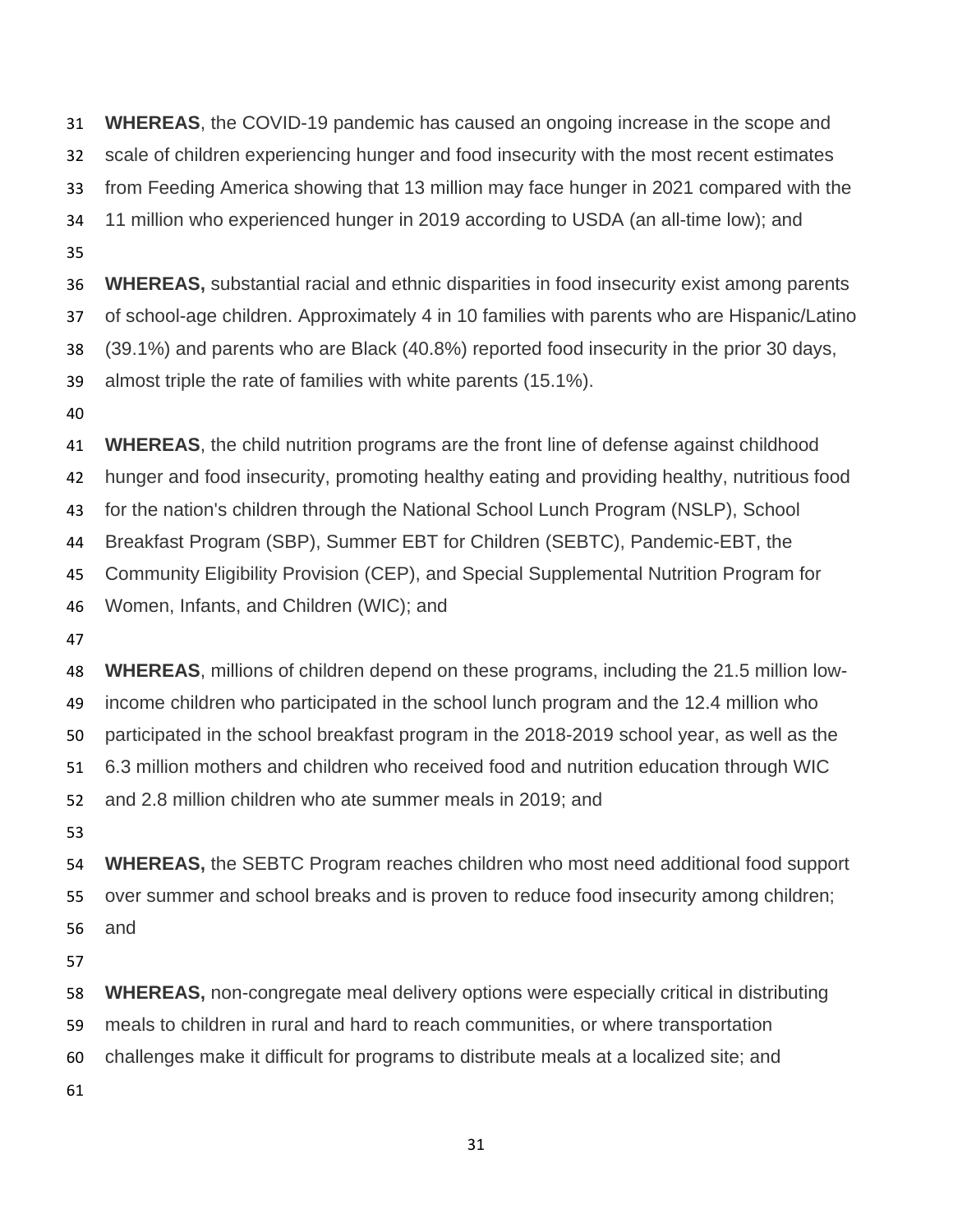**WHEREAS,** the CEP program promotes equity and reduces stigma for families, and has been proven to reduce hunger and improve student outcomes; and

**WHEREAS,** P-EBT, a temporary program providing a grocery benefit to children who have

lost access to free and reduced priced meals at school due to COVID-19, has been highly

effective at reducing food insecurity; and

**WHEREAS,** a proven barrier to continued participation in the WIC Program is unavailability

of remote appointments, short certification periods, and lack of flexibility in food

purchasing, ordering, and delivery; and

**WHEREAS**, the Healthy, Hunger Free Kids Act of 2010 has improved the nutritional

standards for school nutrition programs and as a result, kids have access to increased

fruits, vegetables and whole grains but less sugars, fats and sodium, and that Congress

has the opportunity to ensure that children continue to have access to nutritious and quality

meals to help prevent childhood hunger and obesity; and

 **WHEREAS,** Congress has a unique opportunity to improve access and nutrition for millions of children, particularly low-income children, through the 2021 Child Nutrition

Reauthorization (CNR) bill, by making permanent the COVID-19 waiver flexibilities that help

to better reach children and by including provisions that would increase access and reach

more kids through streamlining, reducing administrative burdens, and providing program

flexibility, giving them the access to quality meals that they have during the school year;

and

 **WHEREAS**, an adequately funded and evidence-based reauthorization bill can reduce childhood hunger and food insecurity in America, help reduce childhood obesity, improve child nutrition and health, and enhance healthy child development and school readiness; allowing children to reach their full potential; and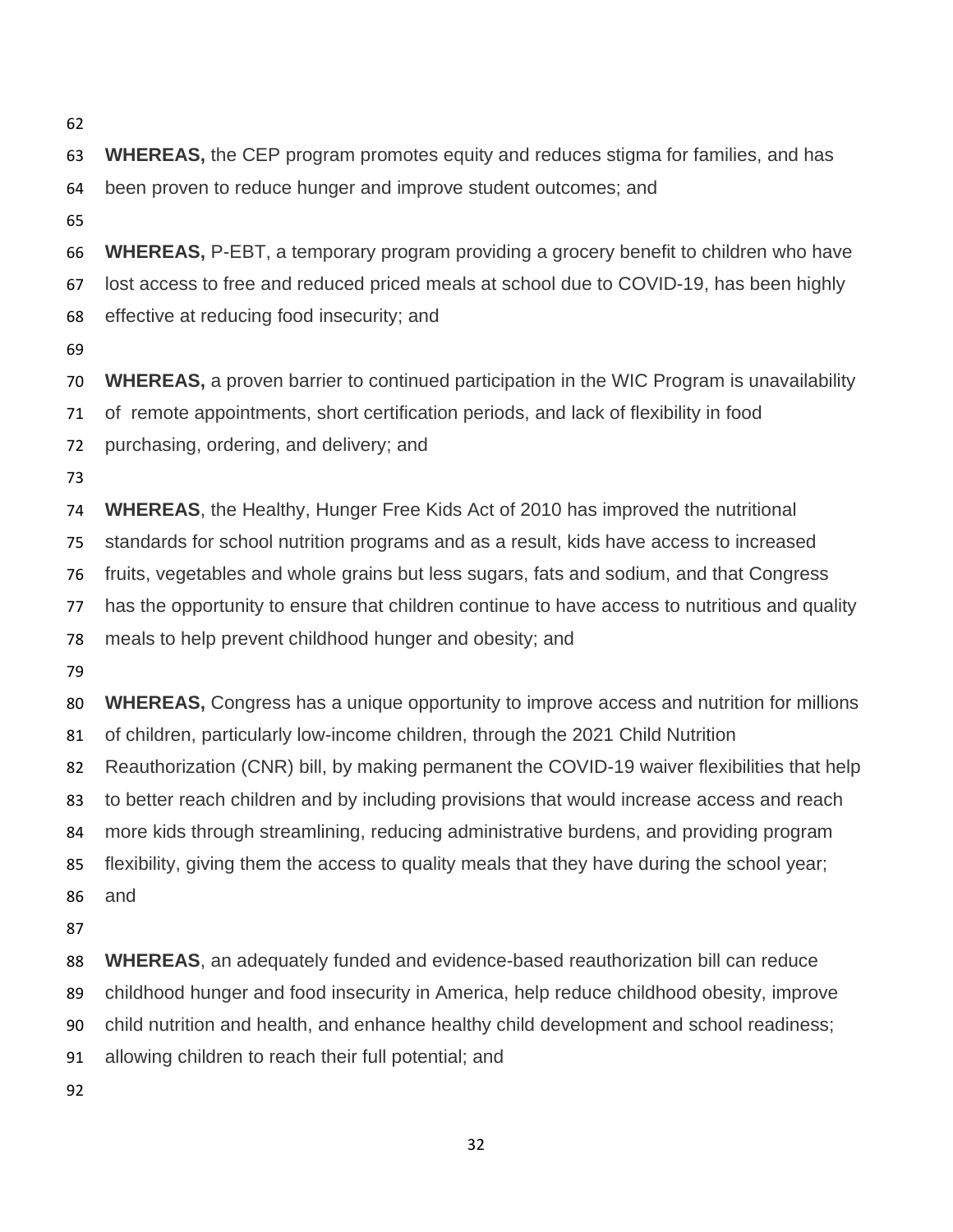**NOW, THEREFORE, BE IT RESOLVED**, that the National Conference of State Legislatures urges Congress to protect, strengthen and improve the child nutrition programs through a Child Nutrition and WIC Reauthorization Act that builds on the Healthy, Hunger Free Kids Act of 2010 to ensure that children continue to have access to nutritious meals throughout the year; and **BE IT FURTHER RESOLVED**, that the National Conference of State Legislatures urges Congress to permanently authorize the operation of the SEBTC program, make program funding mandatory and expand the reach of the program to kids eligible for free or reduced- price school meals in all states, tribal nations and localities in order to close the summer meals gap; and **BE IT FURTHER RESOLVED**, that the National Conference of State Legislatures urges Congress to allow for more flexibility around where children are able to access and eat summer meals, by allowing for non-congregate models in communities where summer

 meals sites are not available and lowering the threshold required to operate sites open to all children; and

 **BE IT FURTHER RESOLVED**, that the National Conference of State Legislatures urges Congress to expand the well-documented benefits of CEP, which allows schools to serve meals at no charge to all students if enough are identified as qualifying for other assistance programs, by lowering the minimum identified student percentage (ISP), increasing the ISP multiplier, expanding direct certification with Medicaid data nationwide, and supporting the improvement of direct certification systems; and

 **BE IT FURTHER RESOLVED**, that the National Conference of State Legislatures urges Congress to permanently authorize the P-EBT system beyond the COVID-19 pandemic, allowing authorities to quickly deliver increased nutritional aid during times of crisis; and 

 **BE IT FURTHER RESOLVED**, that the National Conference of State Legislatures urges Congress to increase the flexibility of WIC appointments through increased access to